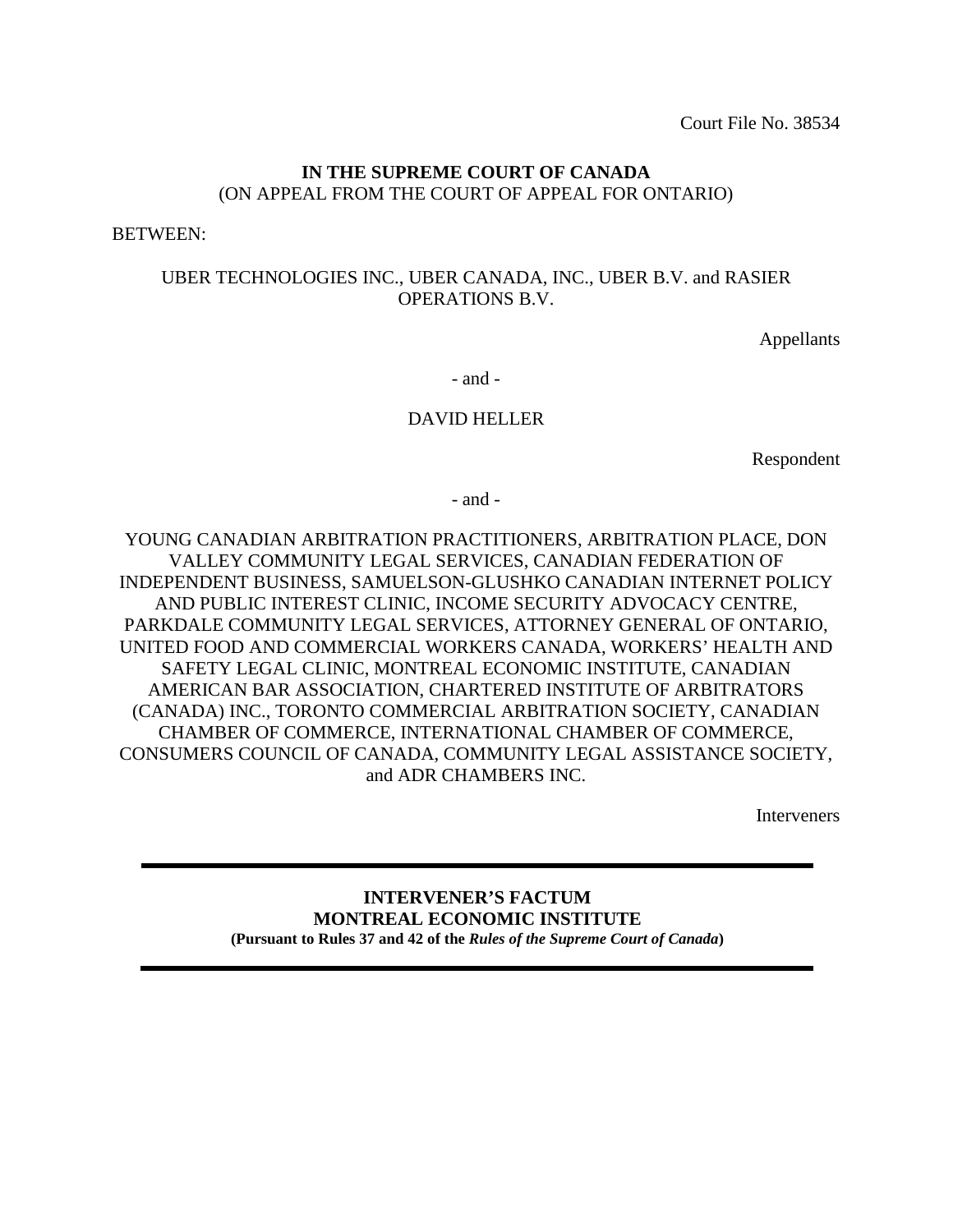# **OSLER, HOSKIN & HARCOURT LLP**

100 King Street West 1 First Canadian Place Suite 6200, P.O. Box 50 Toronto ON M5X 1B8

# **Robert Carson**

**Lauren Harper** Tel: (416) 862-4235 Fax: (416) 862-6666 [rcarson@osler.com](mailto:rcarson@osler.com)

# **Counsel for the Intervener**

Montreal Economic Institute

## **OSLER, HOSKIN & HARCOURT LLP**

1900 - 340 Albert Street Ottawa, ON K1R 7Y6

# **Geoffrey Langen**

Tel: (613) 787-1015 Fax: (613) 235-2867 [glangen@osler.com](mailto:glangen@osler.com)

#### **Ottawa Agent for the Intervener** Montreal Economic Institute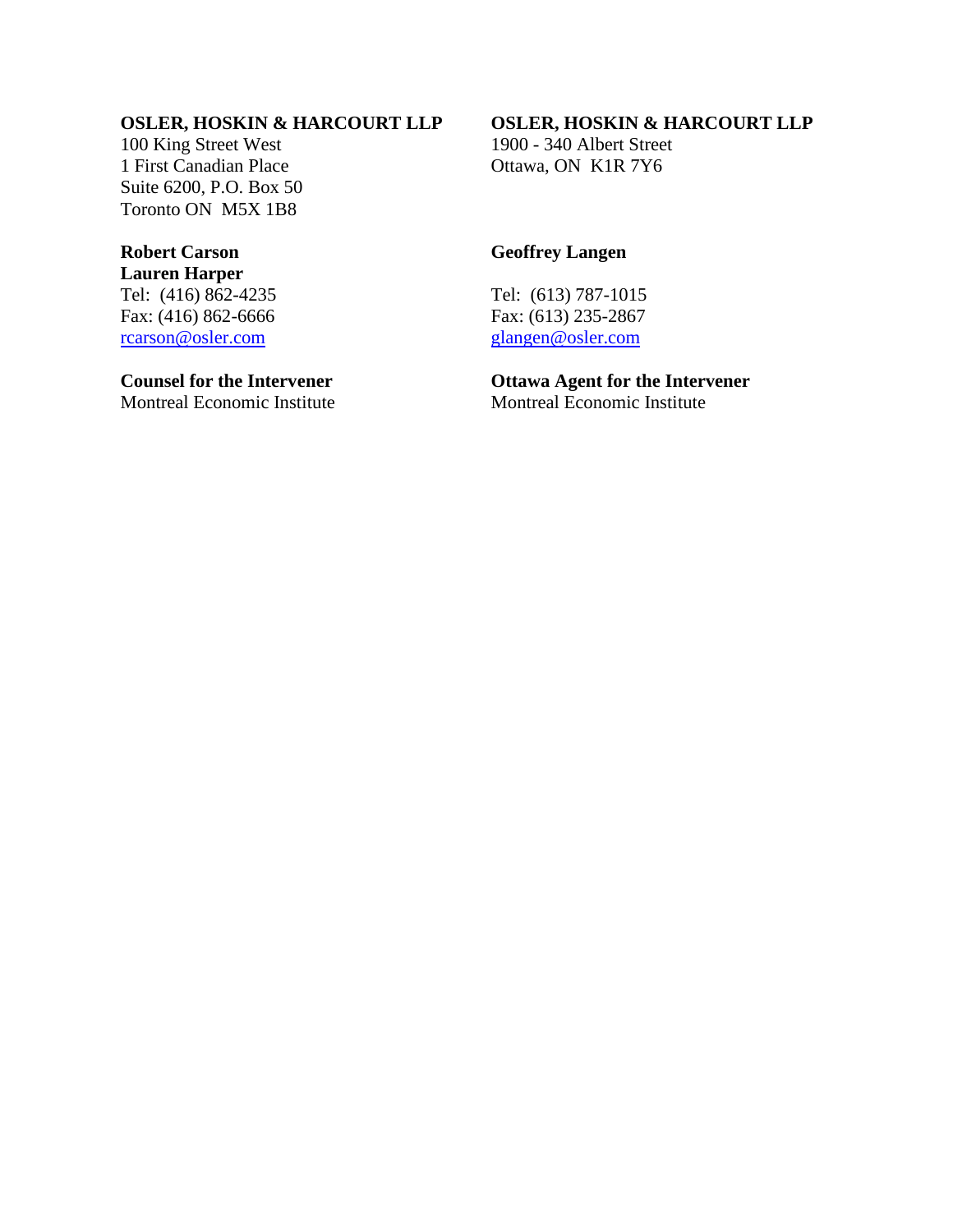## **TO: THE REGISTRAR OF THE SUPREME COURT OF CANADA**

Supreme Court of Canada 301 Wellington Street Ottawa, ON K1A 0J1

#### **AND TORYS LLP**

**TO:** 79 Wellington St. W., 30th Floor Box 270, TD South Tower Toronto, ON M5K 1N2 Fax: 416.865.7380

#### **Linda Plumpton**

Tel: 416.865.8193 || [lplumpton@torys.com](mailto:lplumpton@torys.com)

### **Lisa Talbot**

Tel: 416.865.8222 || [ltalbot@torys.com](mailto:ltalbot@torys.com)

#### **Sarah Whitmore**

Tel: 416.865.7315 || [swhitmore@torys.com](mailto:swhitmore@torys.com)

**Davida Shiff** Tel: 416.865.8190 || [dshiff@torys.com](mailto:dshiff@torys.com)

### **Counsel for the Appellants,**

Uber Technologies Inc., Uber Canada Inc., Uber B.V. and Rasier Operations B.V.

### **GOWLING WLG (CANADA) LLP**

160 Elgin Street, Suite 2600 Ottawa, ON K1P 1C3 Fax: 613.788.3587

### **Jeffrey W. Beedell**

Tel: 613.786.0171 || [jeff.beedell@gowlingwlg.com](mailto:jeff.beedell@gowlingwlg.com)

#### **Agent for Counsel for the Appellants**,

Uber Technologies Inc., Uber Canada Inc., Uber B.V. and Rasier Operations B.V.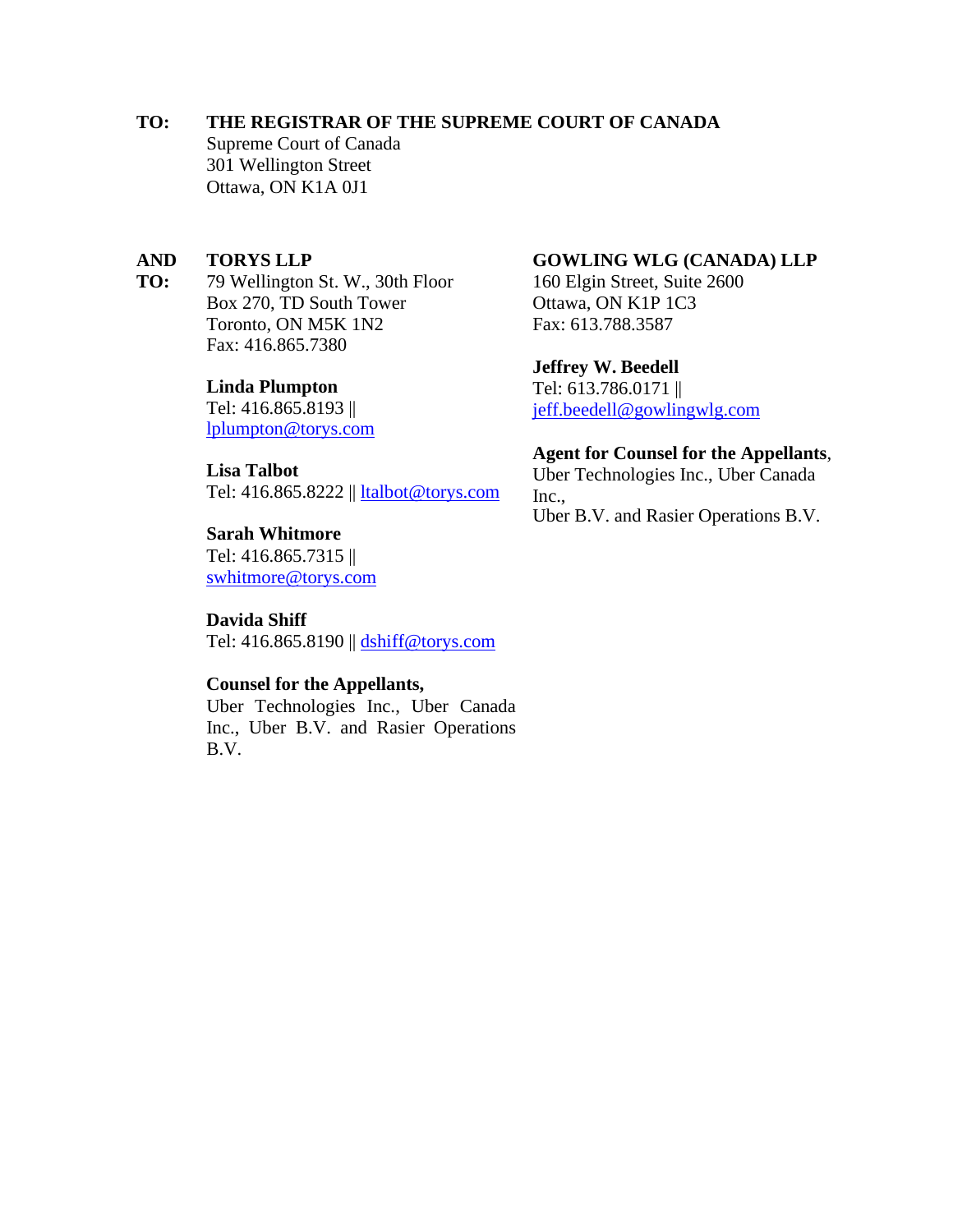#### **AND WRIGHT HENRY LLP**

**TO:** 200 Wellington Street West Suite 602 Toronto, ON M5V 3C7 Fax: 416.306.8281

#### **Michael D. Wright**

Tel: 416.306.8270 || [mwright@wrighthenry.ca](mailto:mwright@wrighthenry.ca)

#### **Danielle Stampley**

Tel: 416.306.8272 || [dstampley@wrighthenry.ca](mailto:dstampley@wrighthenry.ca)

## **SAMFIRU TUMARKIN LLP**

350 Bay Street, 10th Floor Toronto, ON M5H 2S6 Fax: 416.361.0993

#### **Lior Samfiru**

Tel: 416.861.9065 || [lior@stlawyers.ca](mailto:lior@stlawyers.ca)

#### **Stephen Gillman**

Tel: 416.861.9065 || [stephen@stlawyers.ca](mailto:stephen@stlawyers.ca)

**Counsel for the Respondent, David Heller**

### **MICHAEL J. SOBKIN**

331 Somerset Street West Ottawa, ON K2P 0J8 Fax: 613.288.2896 Tel: 613.282.1712 || [msobkin@sympatico.ca](mailto:msobkin@sympatico.ca)

**Agent for Counsel for the Respondent, David Heller**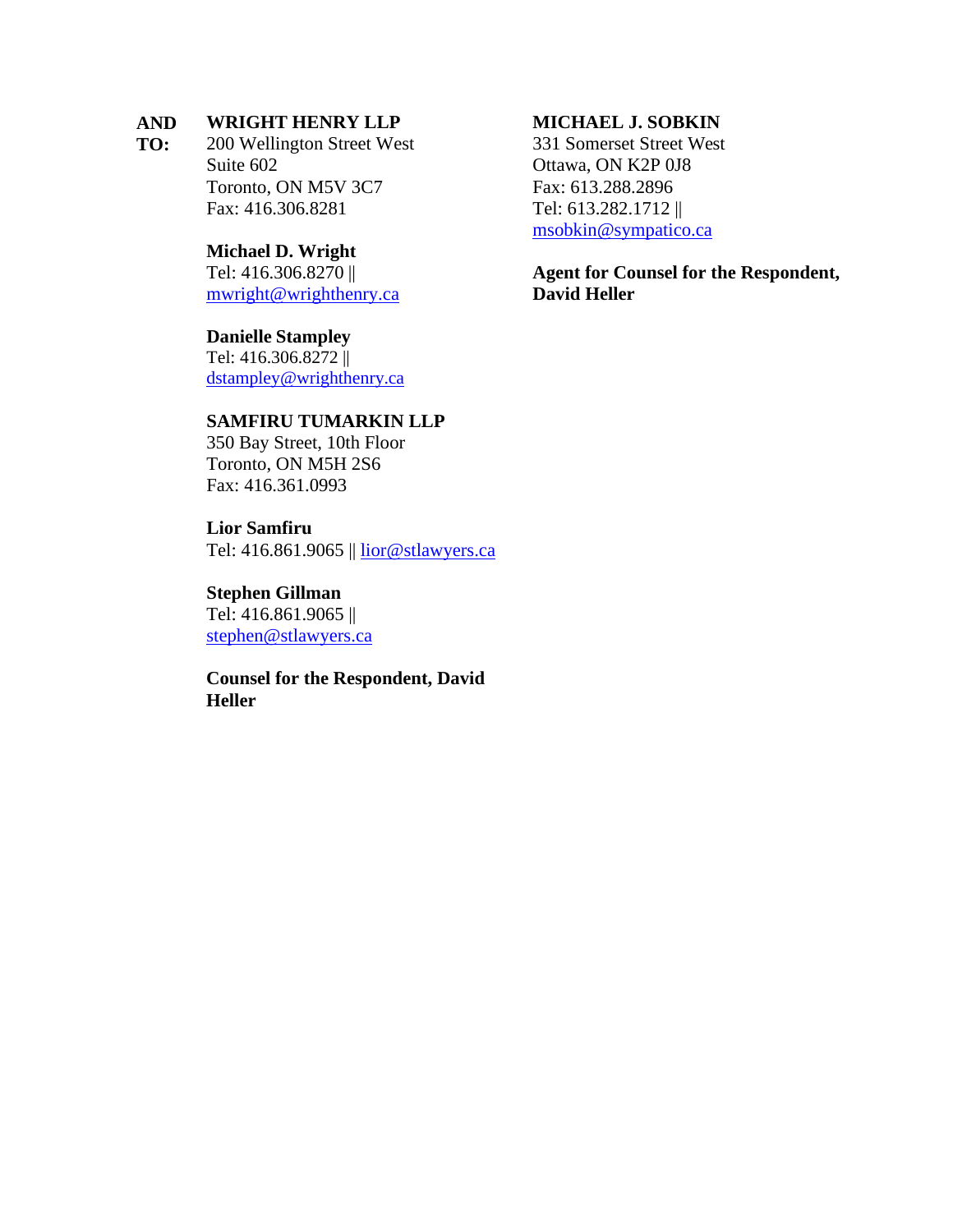#### **AND OSLER, HOSKIN & HOSKIN LLP**

**TO:** 100 King Street West 1 First Canadian Place Suite 6200, P.O. Box 50 Toronto ON M5X 1B8 Fax: 416.862.6666

> **John Siwiec Eric Morgan** Tel: 416.862.5871 || emorgan@osler.com

**OSLER, HOSKIN & HARCOURT LLP** 1900 - 340 Albert Street Ottawa, ON K1R 7Y6

**Geoffrey Langen** Tel: (613) 787-1015 Fax: (613) 235-2867 [glangen@osler.com](mailto:glangen@osler.com)

**Agent for the Intervener, Young Canadian Arbitration Practitioners** 

**Counsel for the Intervener, Young Canadian Arbitration Practitioners**

#### **BORDEN LADNER GERVAIS LLP**

1200 Waterfront Centre 200 Burrard Street, P.O. Box 48600 Vancouver, BC V7X 1T2 Fax: 604.622.5876

**Hugh Meighen Craig Chiasson Robert J.C. Deane** Tel: 604.640.4250 || [rdeane@blg.com](mailto:rdeane@blg.com)

**Counsel for the Intervener, Arbitration Place**

#### **MONKHOUSE LAW**

220 Bay Street Suite 900 Toronto, ON M5J 2W4 Fax: 888.501.7235

**Alexandra Monkhouse Andrew Monkhouse** Tel: 416.907.9249 || [andrew@monkhouselaw.com](mailto:andrew@monkhouselaw.com)

**Counsel for the Intervener, Don Valley Community Legal Services**

#### **BORDEN LADNER GERVAIS LLP**

1300-100 Queen Street Ottawa, ON K1P 1J9 Fax: 613.230.8842

**Karen Perron** Tel: 613.369.4795 || [kperron@blg.com](mailto:kperron@blg.com)

**Agent for Counsel for the Intervener, Arbitration Place**

**SUPREME LAW GROUP** 900-275 Slater Street Ottawa, ON K1P 5H9 Fax: 613.691.1338

**Moira Dillon** Tel: 613.691.1224 || [mdillon@supremelawgroup.ca](mailto:mdillon@supremelawgroup.ca)

**Agent for Counsel for the Intervener, Don Valley Community Legal Services**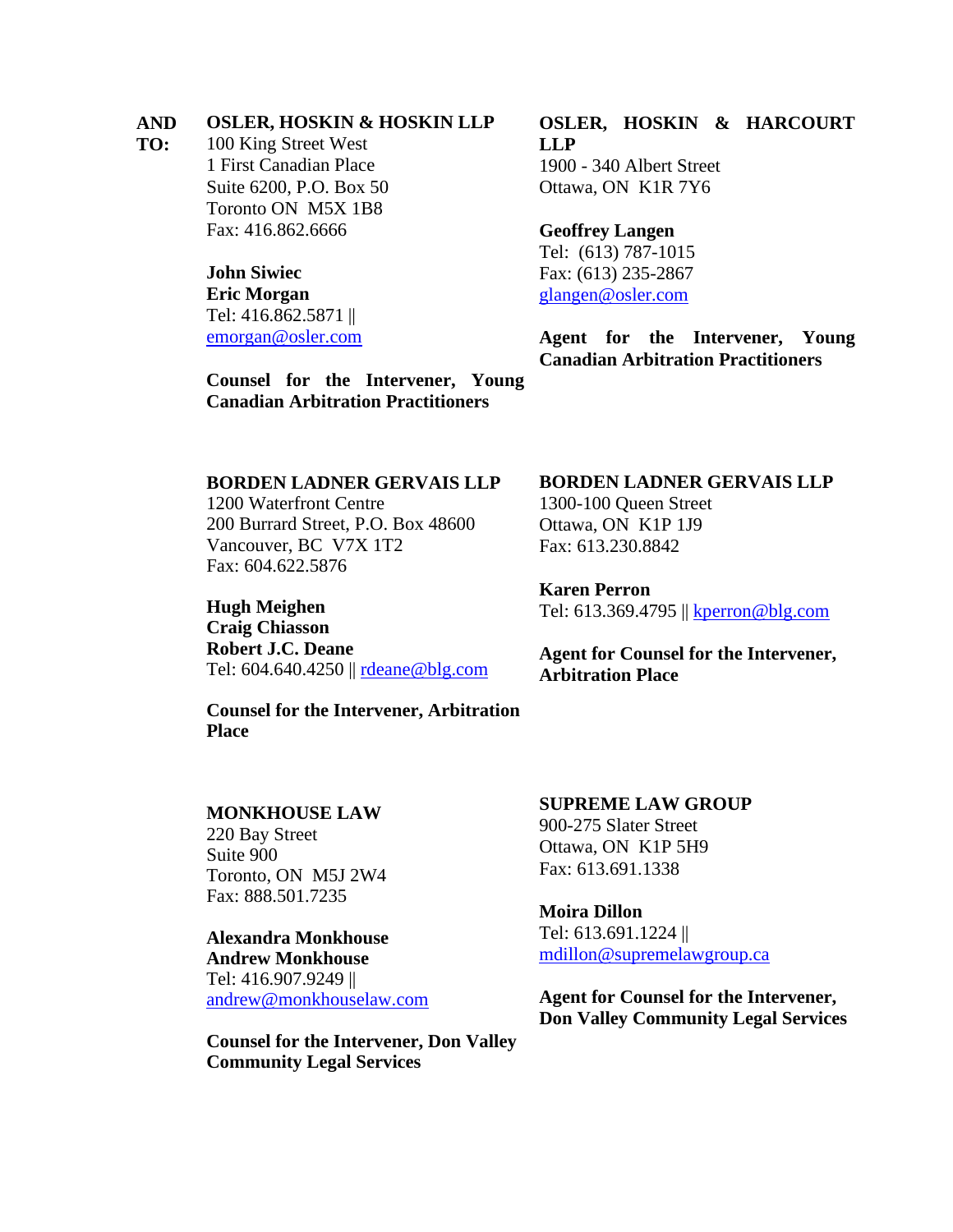#### **AND CANADIAN FEDERATION OF**

#### **TO: INDEPENDENT BUSINESS (CFIB)**

National Affairs and Partnerships 1202-99 Metcalfe Street Ottawa, ON K1P 6L7 Fax: 613.562.5124

#### **Anthony Daimsis**

Tel: 613.562.5800 ext. 3211 || [adaimsis@uottawa.ca](mailto:adaimsis@uottawa.ca)

**Counsel for the Intervener, Canadian Federation of Independent Business (CFIB)**

# **UNIVERSITÉ D'OTTAWA**

Common Law Section 57 Louis Pasteur St. Ottawa, ON K1N 6N5 Fax: 613.562.5417

### **David Fewer**

Tel: 613.562.5800 ext. 2558 || [david.fewer@uottawa.ca](mailto:david.fewer@uottawa.ca)

**Agent for Counsel for the Intervener, Canadian Federation of Independent Business (CFIB)**

# **SAMUELSON-GLUSHKO CANADIAN INTERNET POLICY & PUBLIC INTEREST CLINIC**

University of Ottawa, Faculty of Law 57 Louis Pasteur St. Ottawa, ON K1N 6N5 Fax: 613.562.5417

## **Cynthia Khoo**

**Marina Pavlovic** Tel: 613.562.5800 ext. 2558 || [marina.pavlovic@uottawa.ca](mailto:marina.pavlovic@uottawa.ca)

**Counsel for the Intervener, Samuelson-Glushko Canadian Internet Policy & Public Interest Clinic**

## **UNIVERSITÉ D'OTTAWA COMMON LAW SECTION**

57 Louis Pasteur St. Ottawa, ON K1N 6N5 Fax: 613.562.5417

**David Fewer**

Tel: 613.562.5800 ext. 2558 || [david.fewer@uottawa.ca](mailto:david.fewer@uottawa.ca)

**Agent for Counsel for the Intervener, Samuelson-Glushko Canadian Internet Policy & Public Interest Clinic**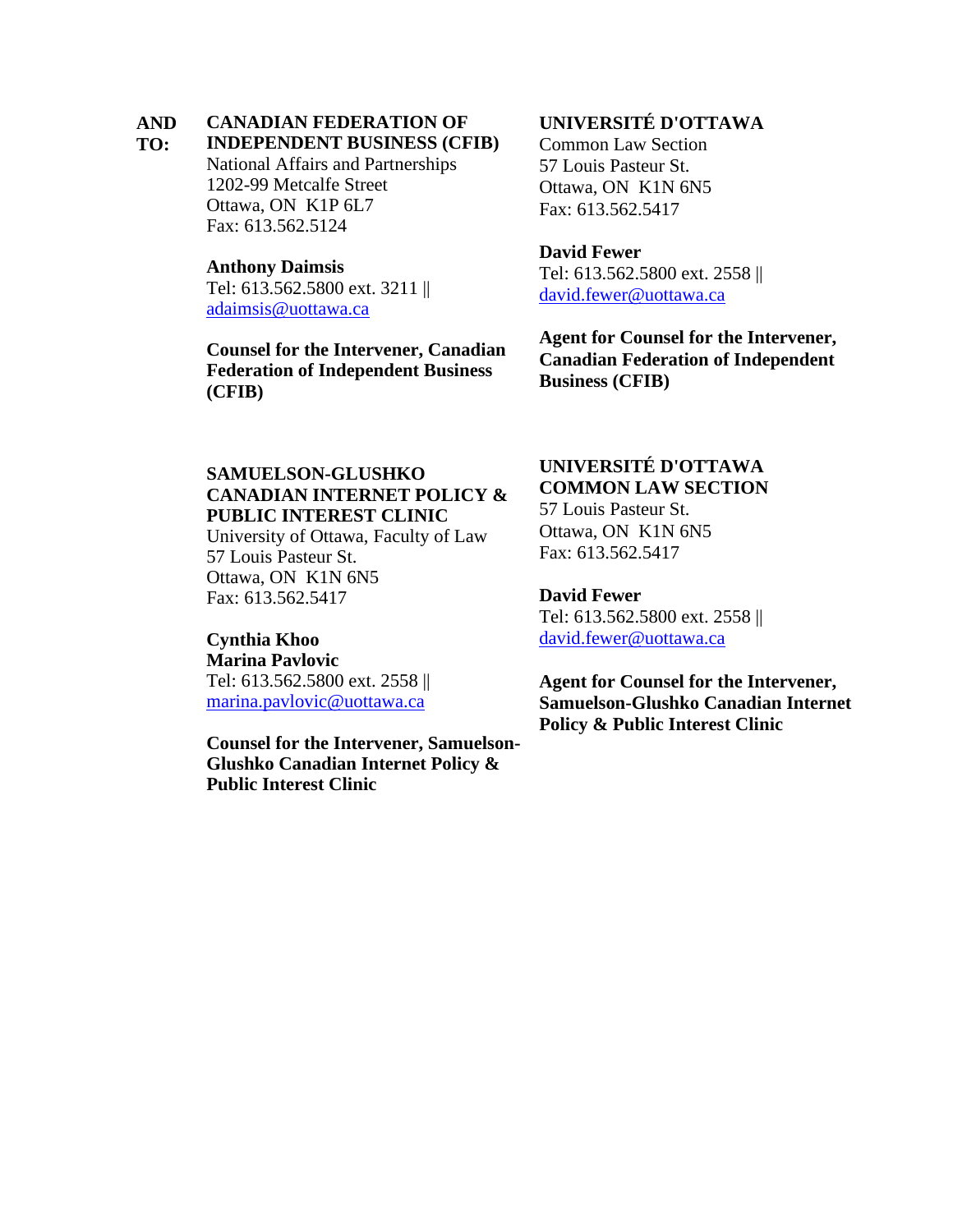#### **AND INCOME SECURITY ADVOCACY**

#### **TO: CENTRE**

1500-55 University Ave. Toronto, ON M5J 2H7 Fax: 416.597.5821

**Karin Baqi Nabilia Qureshi** Tel: 416.597.5820 ext. 5156 || [qureshn@lao.on.ca](mailto:qureshn@lao.on.ca)

**Counsel for the Intervener, Income Security Advocacy Centre**

# **GOLDBLATT PARTNERS LLP**

500-30 Metcalfe St. Ottawa, ON K1P 5L4 Fax: 613.235.3041

#### **Collen Bauman**

Tel: 613.482.2463 || [cbauman@goldblattpartners.com](mailto:cbauman@goldblattpartners.com)

**Agent for the Counsel for the Intervener, Income Security Advocacy**

# **PARKDALE COMMUNITY LEGAL SERVICE**

1229 Queen Street West Toronto, ON M6K 1L2 Fax: 416.531.0885

**John No** Tel: 416.531.2411 ext. 227 || [noj@lao.on.ca](mailto:noj@lao.on.ca)

**Counsel for the Intervener, Parkdale Community Legal Services**

# **ATTORNEY GENERAL OF ONTARIO**

720 Bay Street, 8<sup>th</sup> Floor Toronto, ON M7A 2S9 Fax: 416.326.4181

**Christopher P. Thompson** Tel: 416.605.3857 || [christopher.p.thompson@ontario.ca](mailto:christopher.p.thompson@ontario.ca)

**Counsel for the Intervener, Attorney General of Ontario**

# **GOLDBLATT PARTNERS LLP**

500-30 Metcalfe St. Ottawa, ON K1P 5L4 Fax: 613.235.3041

**Collen Bauman** Tel: 613.482.2463 || [cbauman@goldblattpartners.com](mailto:cbauman@goldblattpartners.com)

**Agent for the Counsel for the Intervener, Parkdale Community Legal Services**

## **JURISTES POWER**

130 rue Albert, bureau 1103 Ottawa, ON K1P 5G4 Fax: 613.702.5573

**Maxine Vincelette** Tel: 613.702.5573 [mvincelette@juristespower.ca](mailto:mvincelette@juristespower.ca)

**Agent for the Counsel for the Intervener, Attorney General of Ontario**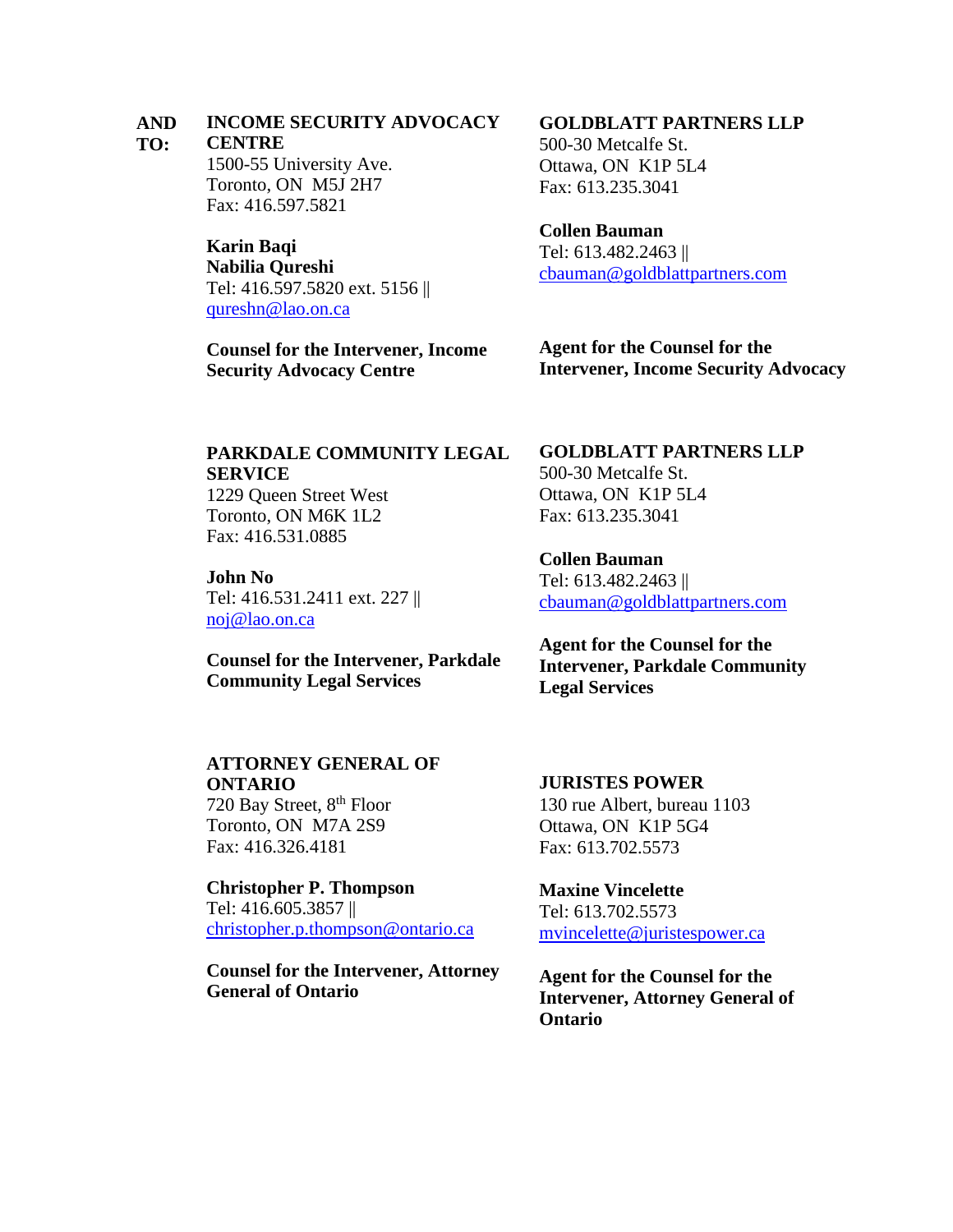#### **AND GOLDBLATT PARTNERS LLP**

**TO:** 20 Dundas Street West Suite 1039 Toronto, Ontario M5G 2C2 Fax: 416.591-7333

#### **Steven Barrett**

Tel: 416.977.6070 [sbarrett@goldblattpartners.com](mailto:sbarrett@goldblattpartners.com)

**Counsel for the Intervener, United Food and Commercial Workers Canada**

#### **GOLDBLATT PARTNERS LLP**

500-30 Metcalfe St. Ottawa, Ontario K1P 5L4 Fax: 613.235.3041

#### **Colleen Bauman**

Telephone: 613.482.2463 [cbauman@goldblattpartners.com](mailto:cbauman@goldblattpartners.com)

**Agent for the Counsel for the Intervener, United Food and Commercial Workers Canada**

# **WORKERS' HEALTH AND SAFETY**

**LEGAL CLINIC**

2000 - 180 Dundas Street West, Box 4 Toronto, Ontario M5G 1Z8 Fax: 416.971.8834

#### **Kevin Simms**

Telephone: 416.971.8832 Ext: 203 [simmsk@lao.on.ca](mailto:simmsk@lao.on.ca)

#### **John Bartolomeo**

**Counsel for the Intervener, Workers' Health and Safety Legal Clinic**

#### **CAZASAIKALEY LLP**

350 - 220 avenue Laurier Ouest Ottawa, Ontario K1P 5Z9 Fax: 613.565.2087

## **Alyssa Tomkins**

Telephone: 613.564.8269 [atomkins@plaideurs.ca](mailto:atomkins@plaideurs.ca)

## **James Plotkin** Telephone: 613.564.8271 [jplotkin@plaideurs.ca](mailto:jplotkin@plaideurs.ca)

**Counsel for the Intervener, Canadian American Bar Association**

### **SUPREME ADVOCACY LLP**

100- 340 Gilmour Street Ottawa, Ontario K2P 0R3 Fax: 613.695.8580

### **Marie-France Major**

Telephone: 613.695.8855 Ext: 102 [mfmajor@supremeadvocacy.ca](mailto:mfmajor@supremeadvocacy.ca)

**Agent for the Counsel for the Intervener, Workers' Health and Safety Legal Clinic**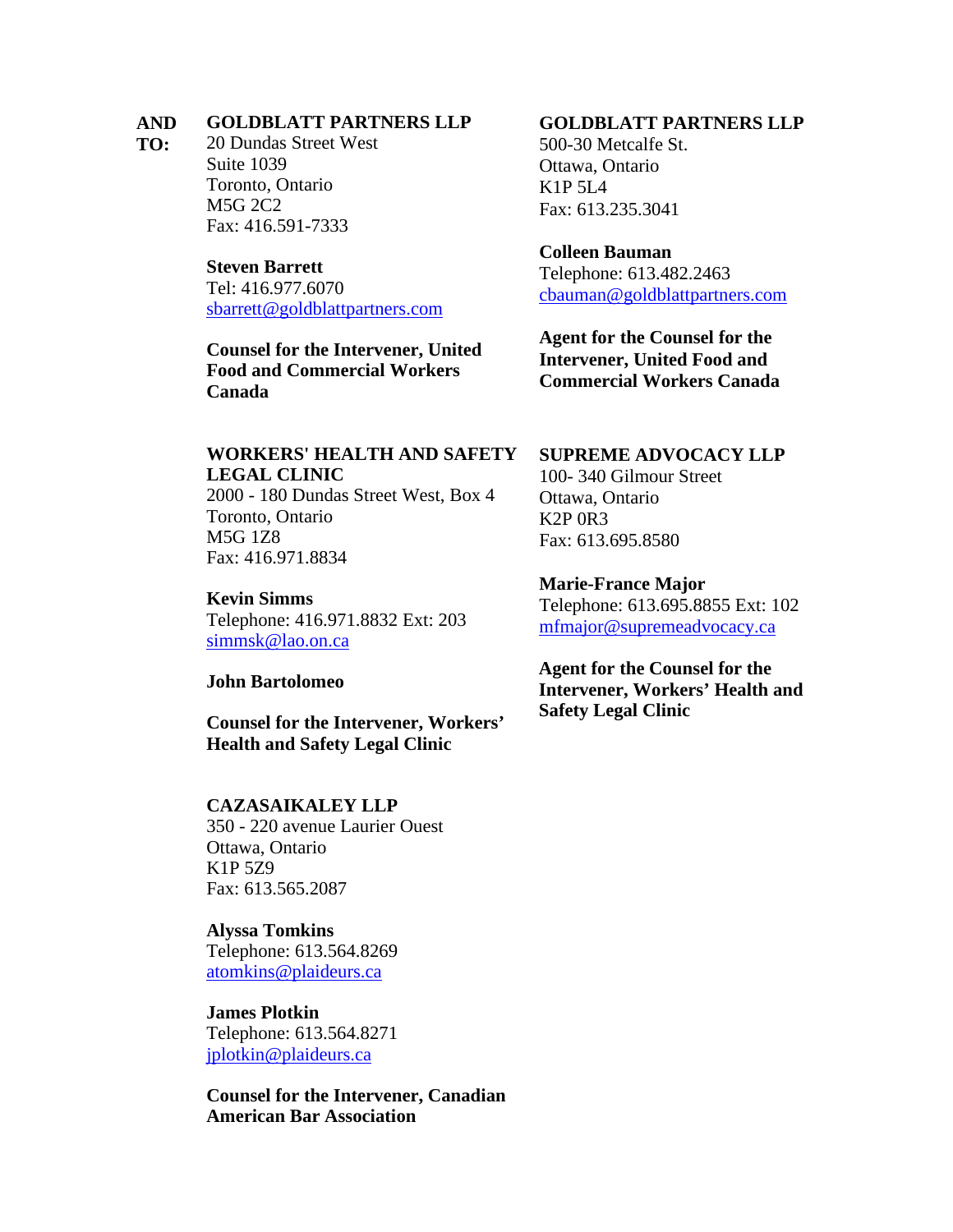#### **AND BLAKE, CASSELS & GRAYDON**

#### **TO: LLP**

595 Burrard Street, P.O. Box 49314 Suite 2600, Three Bentall Centre Vancouver, British Columbia V7X 1L3 Fax: 604.631.3309

### **Joseph C. McArthur**

Telephone: 604.631.3300 [joe.mcarthur@blakes.com](mailto:joe.mcarthur@blakes.com)

## **Rahat Godil**

Telephone : 416-863-4009 [rahat.godil@blakes.com](mailto:rahat.godil@blakes.com)

# **Laura Cundari**

Telephone: 604.631.4177 [laura.cundari@blakes.com](mailto:laura.cundari@blakes.com)

#### **Justin Manoryk**

Telephone: 416-863-2390 [justin.manoryk@blakes.com](mailto:justin.manoryk@blakes.com)

#### **Andrew Kavanagh**

Telephone: 604.631.3388 [andrew.kavanagh@blakes.com](mailto:andrew.kavanagh@blakes.com)

**Counsel for the Intervener, Chartered Institute of Arbitrators (Canada) Inc. and Toronto Commercial Arbitration Society**

#### **GOWLING WLG (CANADA) LLP**

160 Elgin Street Suite 2600 Ottawa, Ontario K1P 1C3 Fax: 613.788.3509

#### **D. Lynne Watt**

Telephone: 613.786.8695 [lynne.watt@gowlingwlg.com](mailto:lynne.watt@gowlingwlg.com)

**Agent for the Counsel for the Intervener, Chartered Institute of Arbitrators (Canada) Inc. and Toronto Commercial Arbitration Society**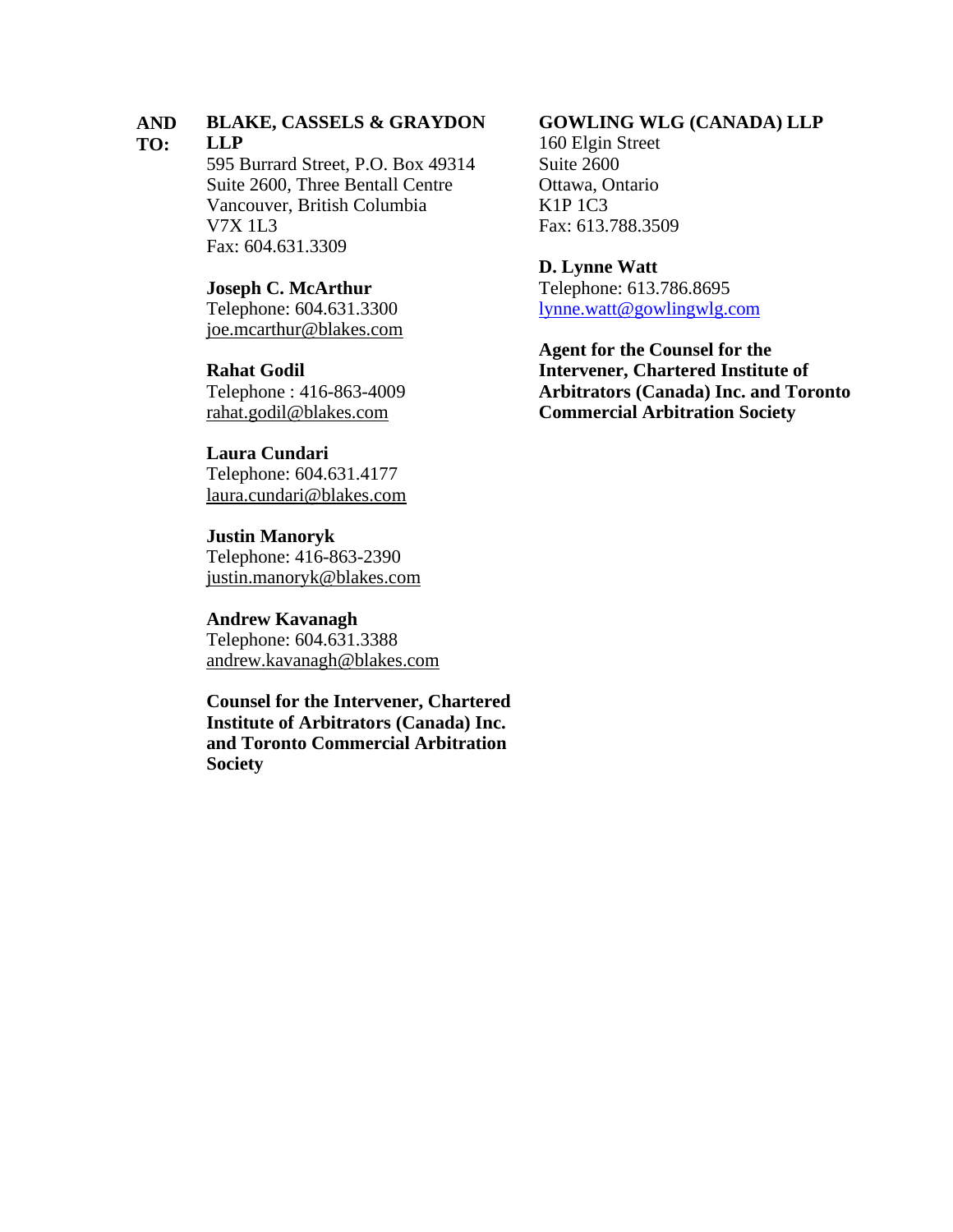#### **AND DAVIES WARD PHILLIPS &**

#### **TO: VINEBERG LLP**

155 Wellington Street West 37th Floor Toronto, Ontario M5V 3J7 Fax: (416) 863-0871

#### **Matthew Milne-Smith**

Telephone: 416.863.0900 [mmilne-smith@dwpv.com](mailto:mmilne-smith@dwpv.com)

#### **Chantelle Cseh**

Telephone: 416.367.7552 [ccseh@dwpv.com](mailto:ccseh@dwpv.com)

#### **Counsel for the Intervener, Canadian Chamber of Commerce**

### **NORTON ROSE FULBRIGHT CANADA LLP**

1, Place Ville Marie Bureau 2500 Montréal, Quebec H3B 1R1 Fax: 514.286.5474

#### **Pierre Bienvenu**

Telephone: 514.847.4747 [pierre.bienvenu@nortonrosefulbright.com](mailto:pierre.bienvenu@nortonrosefulbright.com)

**Andres C. Garin** Telephone: 514.847.4957 [andres.garin@nortonrosefulbright.com](mailto:andres.garin@nortonrosefulbright.com)

**Alison FitzGerald** Telephone: 613.780.8667 [alison.fitzgerald@nortonrosefulbright.com](mailto:alison.fitzgerald@nortonrosefulbright.com)

**Counsel for the Intervener, International Chamber of Commerce**

#### **GOWLING WLG (CANADA) LLP**

2600 - 160 Elgin Street P.O. Box 466, Stn. A Ottawa, Ontario K1P 1C3 Fax: 613.788.3573

#### **Matthew Estabrooks**

Telephone: 613.788.0211 [matthew.estabrooks@gowlingwlg.com](mailto:matthew.estabrooks@gowlingwlg.com)

**Agent for the Counsel for the Intervener, Canadian Chamber of Commerce**

#### **NORTON ROSE FULBRIGHT CANADA LLP**

45 O'Connor Street Suite 1500 Ottawa, Ontario K1P 1A4 Fax: (613) 230-5459

**Matthew J. Halpin** Telephone: 613.780.8654 [matthew.halpin@nortonrosefulbright.com](mailto:matthew.halpin@nortonrosefulbright.com)

**Agent for the Counsel for the Intervener, International Chamber of Commerce**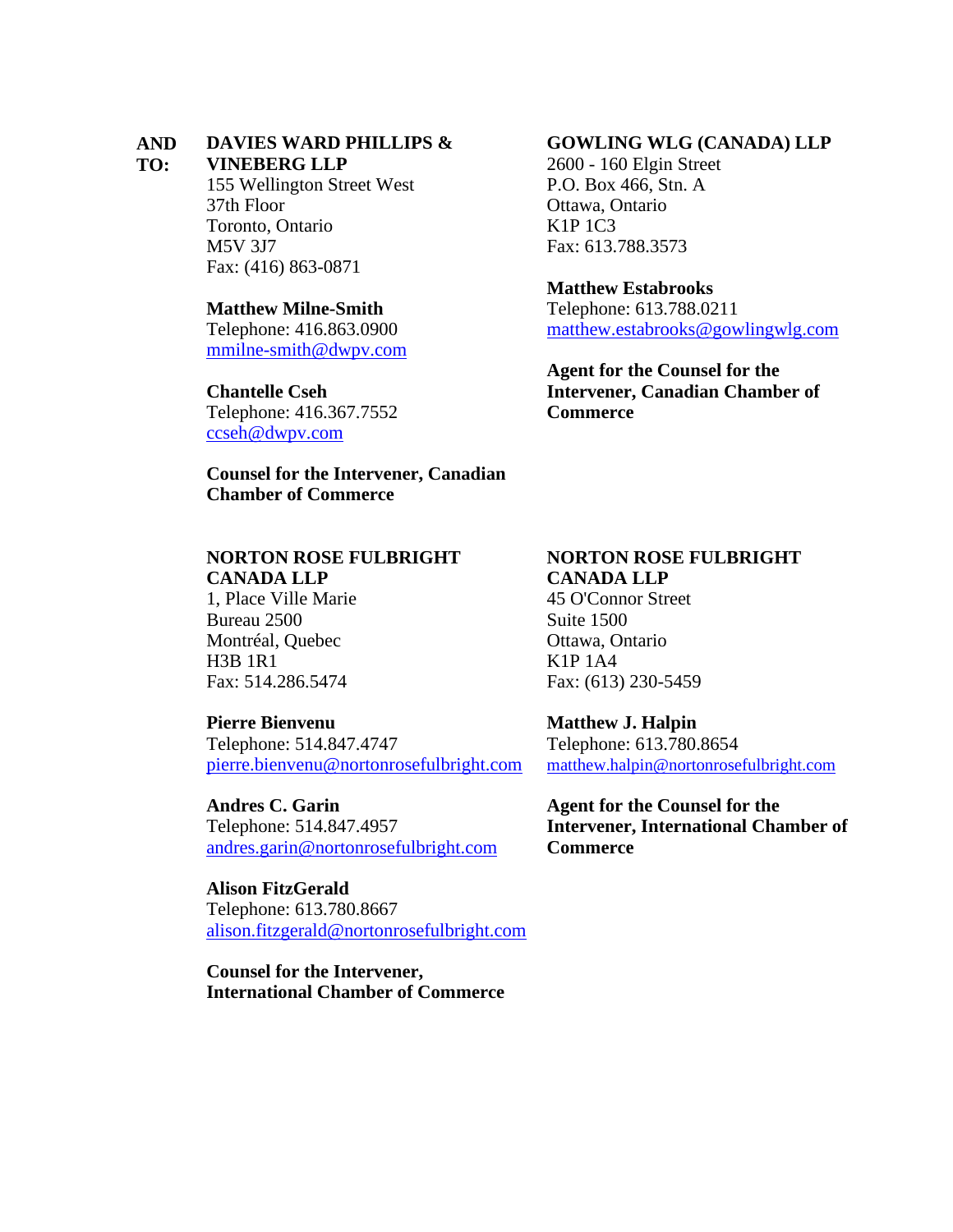#### **AND SOTOS LLP**

**TO:** 180 Dundas Street West Suite 1200 Toronto, Ontario M5G 1Z8 Fax: 416.977.0717

#### **Mohsen Seddigh**

Telephone: 416.572.7320 [mseddigh@sotosllp.com](mailto:mseddigh@sotosllp.com)

### **Daniel Hamson**

Telephone: 416.572.7307 [dhamson@sotosllp.com](mailto:dhamson@sotosllp.com)

## **Counsel for the Intervener, Consumers Council of Canada**

# **ALLEN/MCMILLAN LITIGATION**

**COUNSEL** 1550-1185 West Georgia Street Vancouver, British Columbia V6E 4E6 Fax: 604.628.3832

**Greg J. Allen** Telephone: 604.282.3982 [greg@amlc.ca](mailto:greg@amlc.ca) 

**Wes McMillan** Telephone: 604.282.3980 [wes@amlc.ca](mailto:wes@amlc.ca)

**Counsel for the Intervener, Community Legal Assistance Society**

## **GIB VAN ERT LAW**

148 Third Avenue Ottawa, Ontario K1S 2K1 Fax: 613.651.0304

**Gib van Ert** Telephone: 613.408.4297 [gib@gibvanertlaw.com](mailto:gib@gibvanertlaw.com)

**Agent for the Counsel for the Intervener, Community Legal Assistance Society**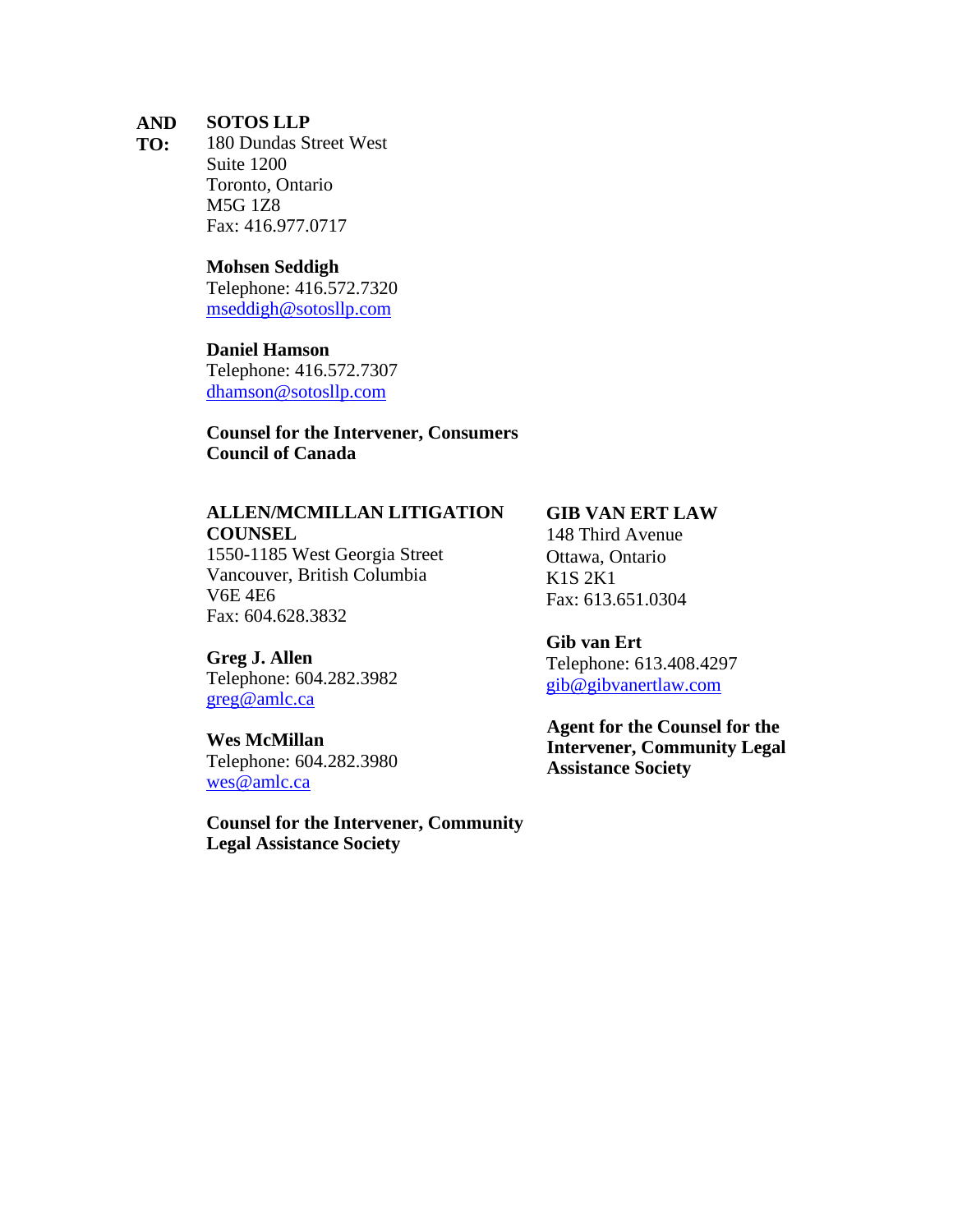#### **AND BENNETT JONES LLP**

**TO:** 3400 One First Canadian Place P.O. Box 130 Toronto, Ontario M4X 1A4 Fax: 416.863.1716

#### **Andrew D. Little**

Telephone: (416) 863-1200 [littlea@bennettjones.com](mailto:littlea@bennettjones.com)

#### **Ranjan K. Agarwal**

Telephone: 416.777.6503 [agarwalr@bennettjones.com](mailto:agarwalr@bennettjones.com)

#### **Charlotte Harman**

Telephone : 416.777.6235 [harmanc@bennettjones.com](mailto:harmanc@bennettjones.com)

**Counsel for the Intervener, ADR Chambers Inc.**

#### **BENNETT JONES LLP**

World Exchange Plaza 1900-45 O'Connor Street Ottawa, Ontario K1P 1A4 FAX: (613) 683-2323

## **Mark Jewett**

Telephone: (613) 683-2328 [jewettm@bennettjones.com](mailto:jewettm@bennettjones.com)

**Agent for the Counsel for the Intervener, ADR Chambers Inc.**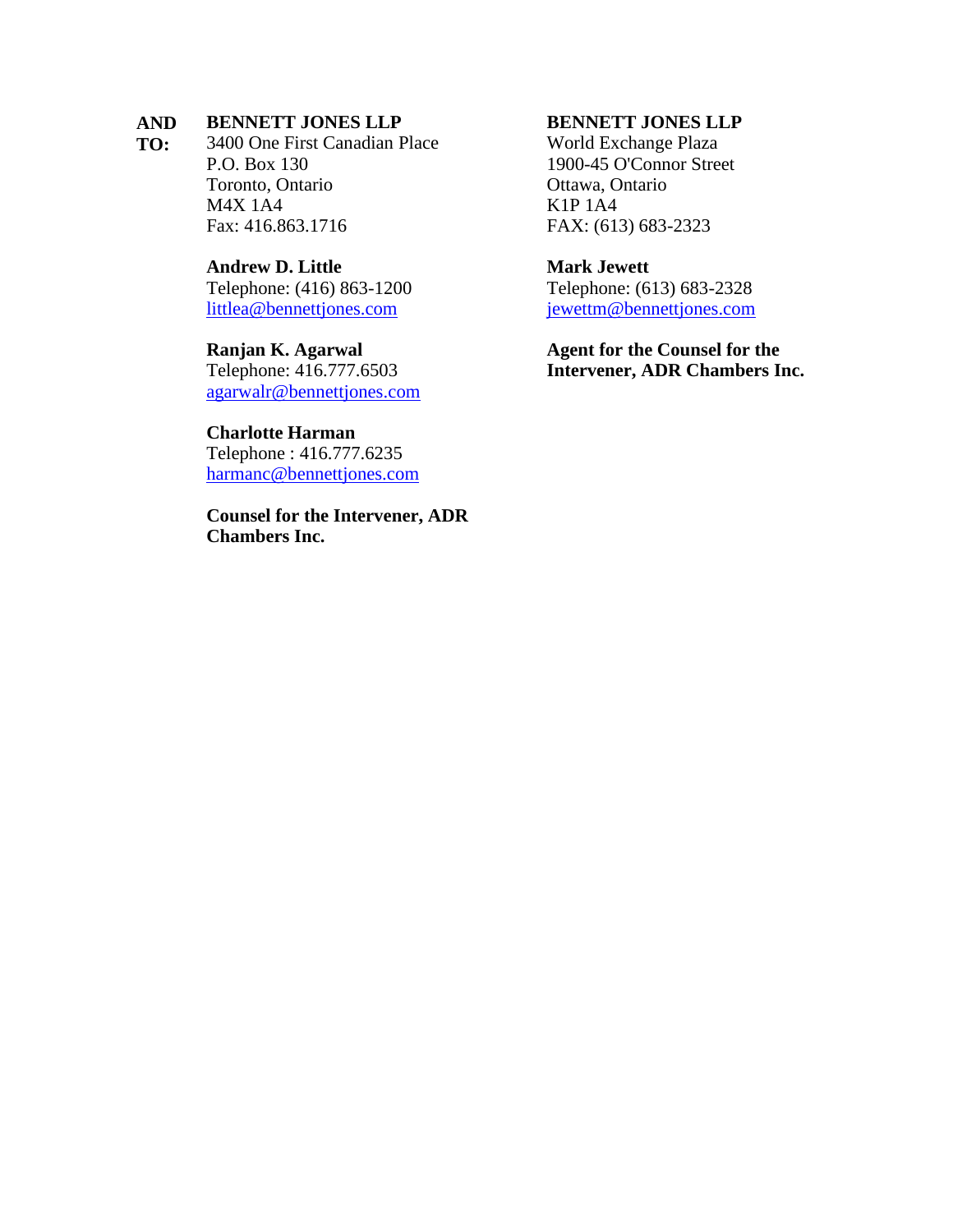Court File No. 38534

# **IN THE SUPREME COURT OF CANADA** (ON APPEAL FROM THE COURT OF APPEAL FOR ONTARIO)

BETWEEN:

### UBER TECHNOLOGIES INC., UBER CANADA, INC., UBER B.V. and RASIER OPERATIONS B.V.

Appellants

 $-$  and  $-$ 

#### DAVID HELLER

Respondent

-and-

YOUNG CANADIAN ARBITRATION PRACTITIONERS, ARBITRATION PLACE, DON VALLEY COMMUNITY LEGAL SERVICES, CANADIAN FEDERATION OF INDEPENDENT BUSINESS, SAMUELSON-GLUSHKO CANADIAN INTERNET POLICY AND PUBLIC INTEREST CLINIC, INCOME SECURITY ADVOCACY CENTRE, PARKDALE COMMUNITY LEGAL SERVICES, ATTORNEY GENERAL OF ONTARIO, UNITED FOOD AND COMMERCIAL WORKERS CANADA, WORKERS' HEALTH AND SAFETY LEGAL CLINIC, MONTREAL ECONOMIC INSTITUTE, CANADIAN AMERICAN BAR ASSOCIATION, CHARTERED INSTITUTE OF ARBITRATORS (CANADA) INC., TORONTO COMMERCIAL ARBITRATION SOCIETY, CANADIAN CHAMBER OF COMMERCE, INTERNATIONAL CHAMBER OF COMMERCE, CONSUMERS COUNCIL OF CANADA, COMMUNITY LEGAL ASSISTANCE SOCIETY, and ADR CHAMBERS INC.

Interveners

#### **TABLE OF CONTENTS**

| Intervener's Factum of Montreal Economic Institute                                  |               |
|-------------------------------------------------------------------------------------|---------------|
| <b>PART I – OVERVIEW</b>                                                            |               |
| <b>PART II – QUESTION IN ISSUE</b>                                                  |               |
| PART III - ARGUMENT                                                                 |               |
| The sharing economy is a vital and growing sector of the Canadian<br>(a)<br>economy | $\mathcal{D}$ |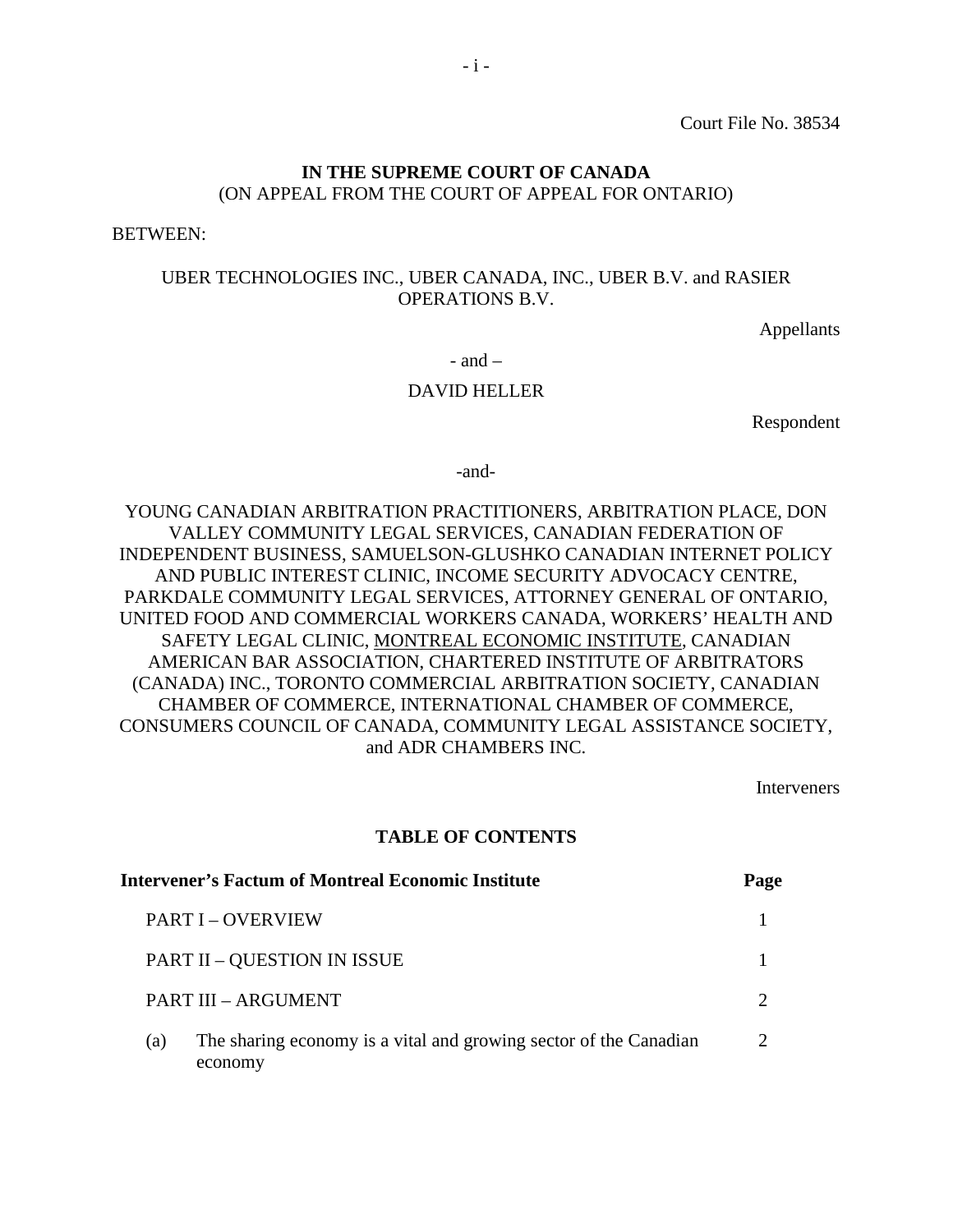| (b) | The sharing economy depends on standardized terms and conditions<br>that are agreed to electronically by the people and businesses who<br>use the platforms | 4  |
|-----|-------------------------------------------------------------------------------------------------------------------------------------------------------------|----|
| (c) | The Court of Appeal's approach to unconscionability could imperil<br>many of the standardized terms underlying the sharing economy in<br>Canada             | 5. |
| (d) | A lower threshold for unconscionability could stifle the sharing<br>economy in Canada                                                                       | 8  |
|     | <b>PART IV - SUBMISSIONS ON COSTS</b>                                                                                                                       | 9  |
|     | <b>PART V – TABLE OF AUTHORITIES</b>                                                                                                                        |    |

PART VI – STATUTORY PROVISIONS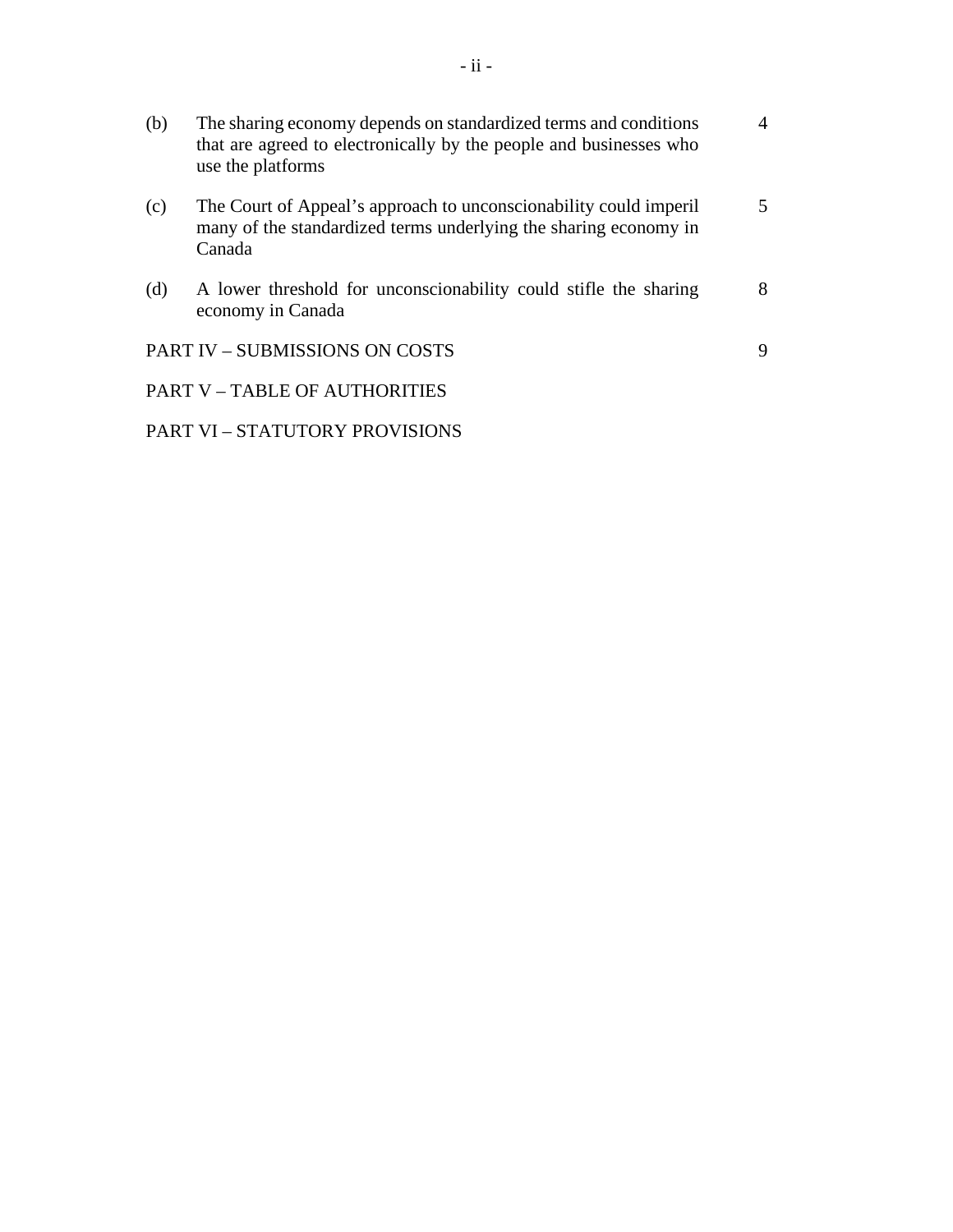### **PART I - OVERVIEW**

1. At issue in this appeal is whether a proposed class proceeding against Uber Technologies, Inc., Uber Canada, Inc., Uber B.V., and Rasier Operations B.V. should be stayed in favour of arbitration. The Court of Appeal for Ontario declined to stay this action because, among other reasons, it found that the contractual arbitration provision was unconscionable.<sup>[1](#page-14-0)</sup> As described below, the Court of Appeal's approach lowered the evidentiary threshold required for a finding of unconscionability.

2. The intervener Montreal Economic Institute (the "MEI") is an independent, non-partisan, research and educational organization. It analyzes economic matters and, through publications and media appearances, stimulates debate on public policies in Quebec and across Canada.

3. The MEI's central argument as an intervener on this appeal is that the sharing economy, a vital and growing sector of Canada's economy, could be stifled if a lower threshold for unconscionability is adopted. Much of the sharing economy depends on standardized terms and conditions that are agreed to electronically by the people and businesses who participate in the sharing economy. If those agreements are undermined, it could have a range of unintended consequences for Canadians, including: (i) putting innovative Canadian businesses in the sharing economy at a competitive disadvantage as they seek to grow; (ii) limiting opportunities for unemployed and underemployed Canadians to generate income by providing goods or services in the sharing economy; and (iii) limiting Canadians' access to new marketplaces and the many benefits that come with them.

#### **PART II - QUESTION IN ISSUE**

4. One of the main questions in this appeal, and the key question for the purposes of these submissions, is: what is the appropriate test for unconscionability in Canadian law?

<span id="page-14-0"></span><sup>1</sup> *Heller v Uber Technologies Inc*, 2019 ONCA 1 at para 73 [*Heller*].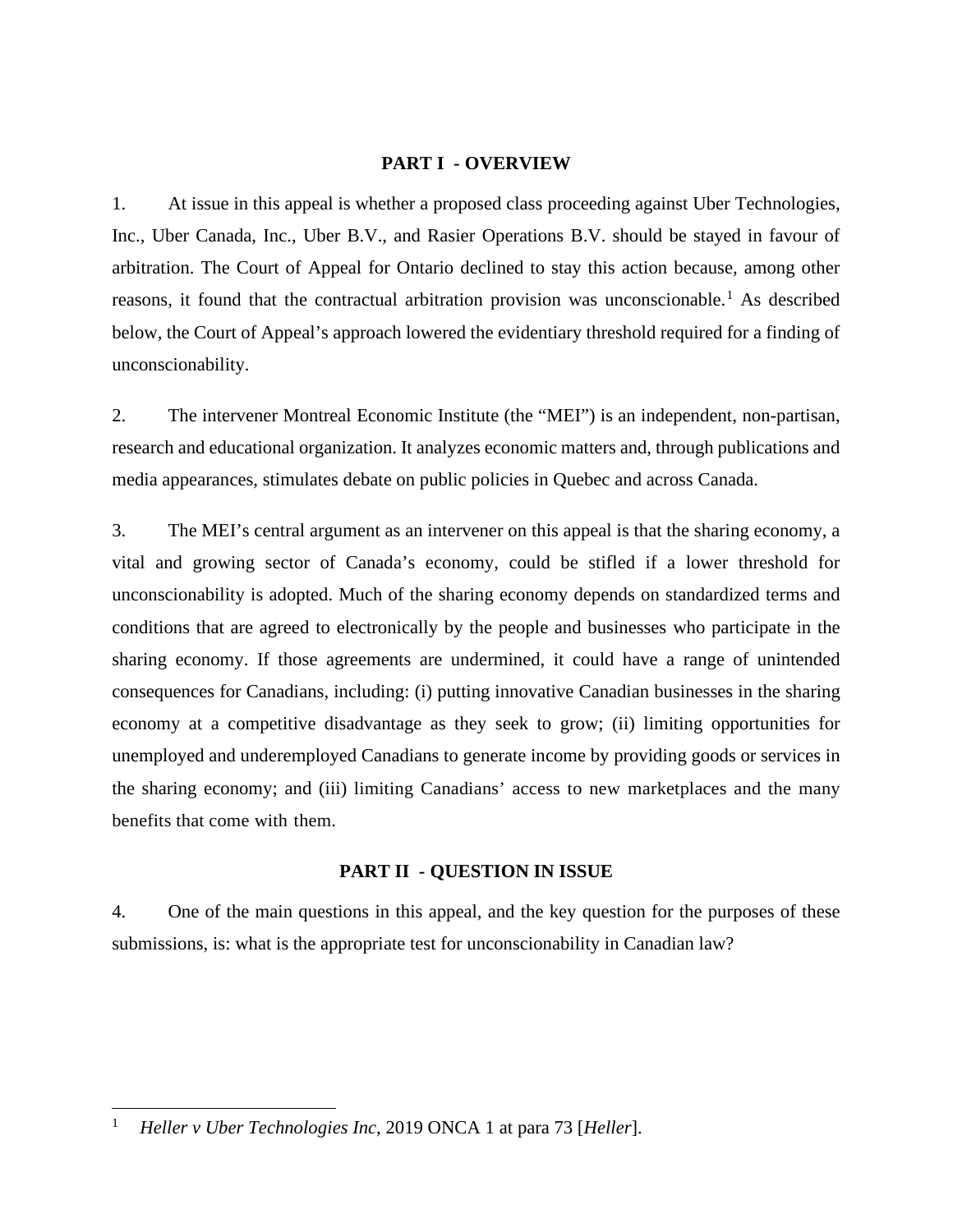#### **PART III - ARGUMENT**

5. In setting the test for unconscionability, it is crucial for this Court to consider the economic context within which contractual relationships are formed in the sharing economy and the potential unintended consequences that could flow from a lower threshold of unconscionability.

## **(a) The sharing economy is a vital and growing sector of the Canadian economy**

6. Generally speaking, the sharing economy refers to people or companies who use online platforms to sell, rent, or supply property, goods or services.<sup>[2](#page-15-0)</sup> Businesses that operate in the sharing economy typically use technology to provide innovative means to facilitate transactions by making them easier to complete, more convenient, more affordable, and more trustworthy. These businesses often serve an intermediary function by providing a platform or marketplace that permits independent buyers and sellers to come together and transact goods or services.

- 7. The sharing economy has created new marketplaces across a range of industries, including:
	- (a) **Retail**: online marketplaces like Etsy and Kijiji have opened markets for independent merchants and craftspeople on a previously unknown scale;
	- (b) **Accommodation**: new business models such as Airbnb facilitate renting spare rooms and homes;
	- (c) **Transportation**: new business models have supplemented traditional forms of transportation through car-sharing services like ZipCar and Car2Go, ride-sharing services like Uber and Lyft, and delivery services like Foodora and Instacart;
	- (d) **Service and Staffing**: entrepreneurs use platforms like TaskRabbit and Handy to sell their services and labour, such as "handyman" work, directly to consumers; and
	- (e) **Finance**: business ventures and creative projects can access new sources of funding and voluntary contributions through platforms like KickStarter and Indiegogo.

- 2 -

<span id="page-15-0"></span><sup>&</sup>lt;sup>2</sup> Others refer to this economy in terms like "trust economy" or the "peer-to-peer economy".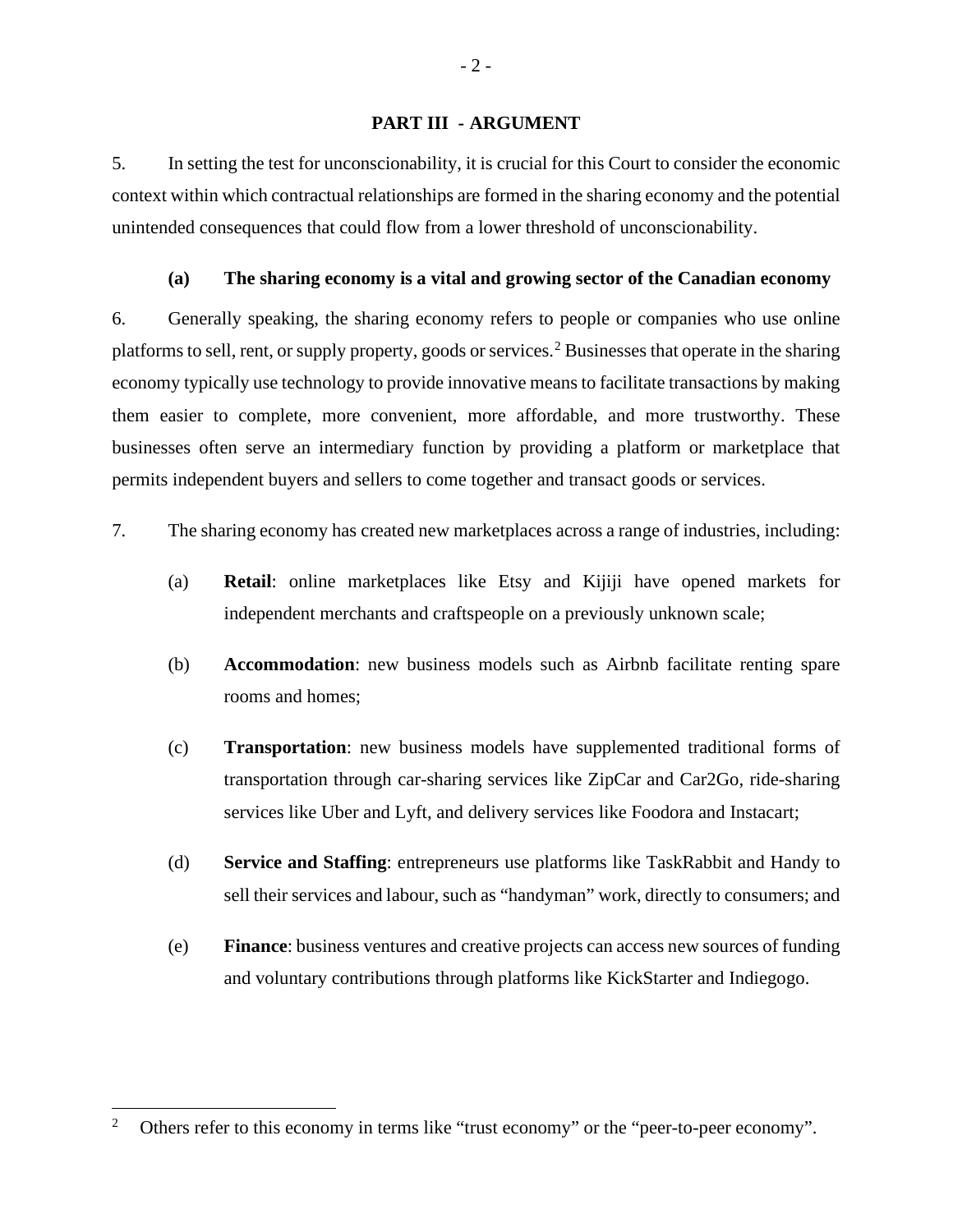8. The sharing economy is also moving into many other sectors such as utilities, education, and dining. [3](#page-16-0) In each of these areas, the sharing economy can provide more affordable and accessible goods and services to Canadians.

9. The sharing economy does not only empower Canadians as consumers. It also creates new opportunities for Canadians to generate income by providing goods or services. A recent Bank of Canada study found that nearly one-third of Canadians participate in informal "gig" work, with higher rates among youth and in provinces with historically high unemployment rates.<sup>[4](#page-16-1)</sup>

10. Consumer participation in the sharing economy is similarly widespread. Statistics Canada estimated that in the one-year period from 2015-2016, approximately 9.5% (or 2.7 million people) of adults living in Canada participated in the sharing economy by using transportation or private accommodation services alone and overall spending on both services totalled approximately \$1.31 billion.<sup>[5](#page-16-2)</sup> PricewaterhouseCoopers estimated that five key sharing sectors had the potential to increase global revenues from roughly \$15 billion in 2015 to around \$335 billion by 2025.<sup>[6](#page-16-3)</sup>

11. In short, the sharing economy is becoming a critical part of the Canadian economy that many Canadians increasingly rely on, including to earn or supplement their income. It can be expected to serve an increasingly important social function by giving Canadians access to new

<span id="page-16-0"></span><sup>&</sup>lt;sup>3</sup> Noah Zon, "The Sharing Economy and Why It Matters for Policy Makers, The Mowat Centre, Public Sector Digest" (December 2015), online: *The Mowat Centre*  [<https://munkschool.utoronto.ca/mowatcentre/wp](https://munkschool.utoronto.ca/mowatcentre/wp-content/uploads/publications/PublicSectorDigest_TheSharingEconomyandWhyitMattersforPolicyMakers.pdf)[content/uploads/publications/PublicSectorDigest\\_TheSharingEconomyandWhyitMattersforP](https://munkschool.utoronto.ca/mowatcentre/wp-content/uploads/publications/PublicSectorDigest_TheSharingEconomyandWhyitMattersforPolicyMakers.pdf) [olicyMakers.pdf>](https://munkschool.utoronto.ca/mowatcentre/wp-content/uploads/publications/PublicSectorDigest_TheSharingEconomyandWhyitMattersforPolicyMakers.pdf) [perma.cc/G87U-TZ45].

<span id="page-16-1"></span><sup>4</sup> Olena Kostyshyna, Corinne Luu, "The Size and Characteristics of Informal ("Gig") Work in Canada" (February 2019), online: *Bank of Canada*  [<https://www.bankofcanada.ca/2019/02/staff-analytical-note-2019-6/>](https://www.bankofcanada.ca/2019/02/staff-analytical-note-2019-6/) [perma.cc/NN4X-9F96] .

<span id="page-16-2"></span><sup>5</sup> Statistics Canada, "The Sharing Economy in Canada" (February 28, 2017), online: *Statistics Canada* [<https://www150.statcan.gc.ca/n1/daily-quotidien/170228/dq170228b-eng.htm>](https://www150.statcan.gc.ca/n1/daily-quotidien/170228/dq170228b-eng.htm) [perma.cc/R6U7-RDVE].

<span id="page-16-3"></span><sup>6</sup> PriceWaterhouseCoopers, "The Sharing Economy" (2015) at 14, online (pdf): *PriceWaterhouseCoopers*  [<https://www.pwc.fr/fr/assets/files/pdf/2015/05/pwc\\_etude\\_sharing\\_economy.pdf>](https://www.pwc.fr/fr/assets/files/pdf/2015/05/pwc_etude_sharing_economy.pdf)[perma.cc /E3HC- APJP].The five key sectors were: travel, car sharing, finance, staffing and music and video streaming.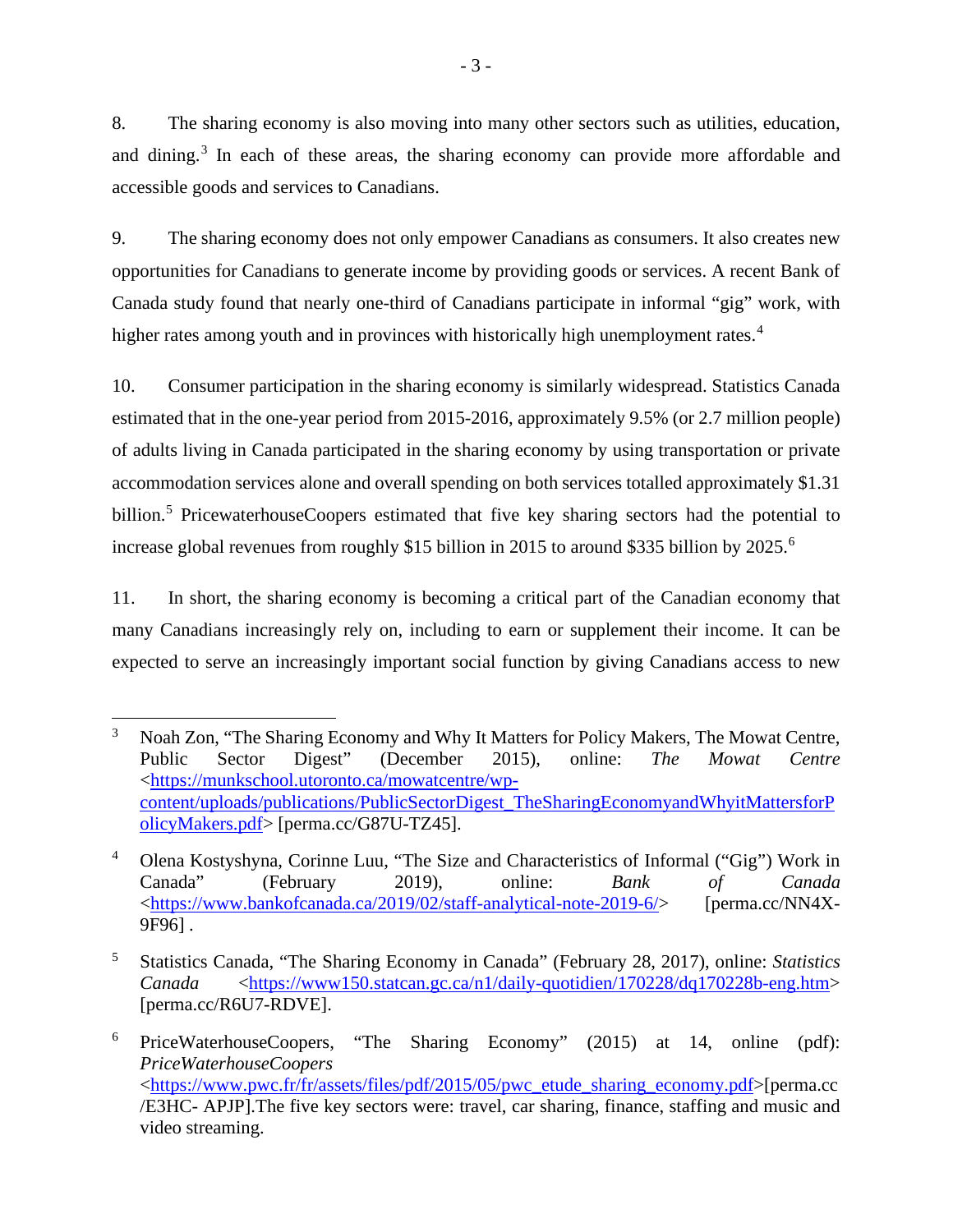marketplaces to transact goods and services and by creating opportunities for unemployed and underemployed Canadians to earn income outside of the traditional labour force.

#### **(b) The sharing economy depends on standardized terms and conditions that are agreed to electronically by the people and businesses who use the platforms**

12. It is also important to consider the role of standardized terms and conditions, which are indispensable to the effective and efficient functioning of the sharing economy.

13. First, because of the large number of participants on most platforms, much of the sharing economy is based on standardized contracts that are agreed to electronically by the people and businesses that use the platforms. It will generally be impractical for platforms to negotiate individualized contracts with each of their users.

14. Second, platforms in the sharing economy need to ensure that they are protected against misconduct by third parties. These platforms, it must be emphasized, often serve as an intermediary to permit independent buyers and sellers to transact goods or services. Accordingly, as the platform is typically not one of the parties transacting the goods, performing the services, or interacting in the marketplace, the platform needs a method to control the conduct on the platform. For example, a platform may wish to have a contractual term that ensures there is no discrimination on its platform or that transactions with minors on the platform are prohibited. Such protections may be necessary for the effective operation of platforms and serve the public interest and, practically, can be safeguarded only through the standardized terms and conditions.

15. Third, standardized terms and conditions are a critical means for platforms to structure their businesses and manage risks. This might take the form of limitations of liability that protect against the actions of others carried out over the platform or arbitration clauses or forum selection clauses. Small and medium-sized Canadian businesses, in particular, benefit from a consistent and predictable approach to enforcing standard terms in contracts of adhesion. For example, a Canadian platform may be prepared to open its marketplace to merchants and consumers outside of Canada if it has confidence that a valid limitation of liability clause or arbitration clause will be upheld; however, that platform may not expand and innovate if it will be exposed to expensive litigation and the potential for inconsistent results in many foreign jurisdictions.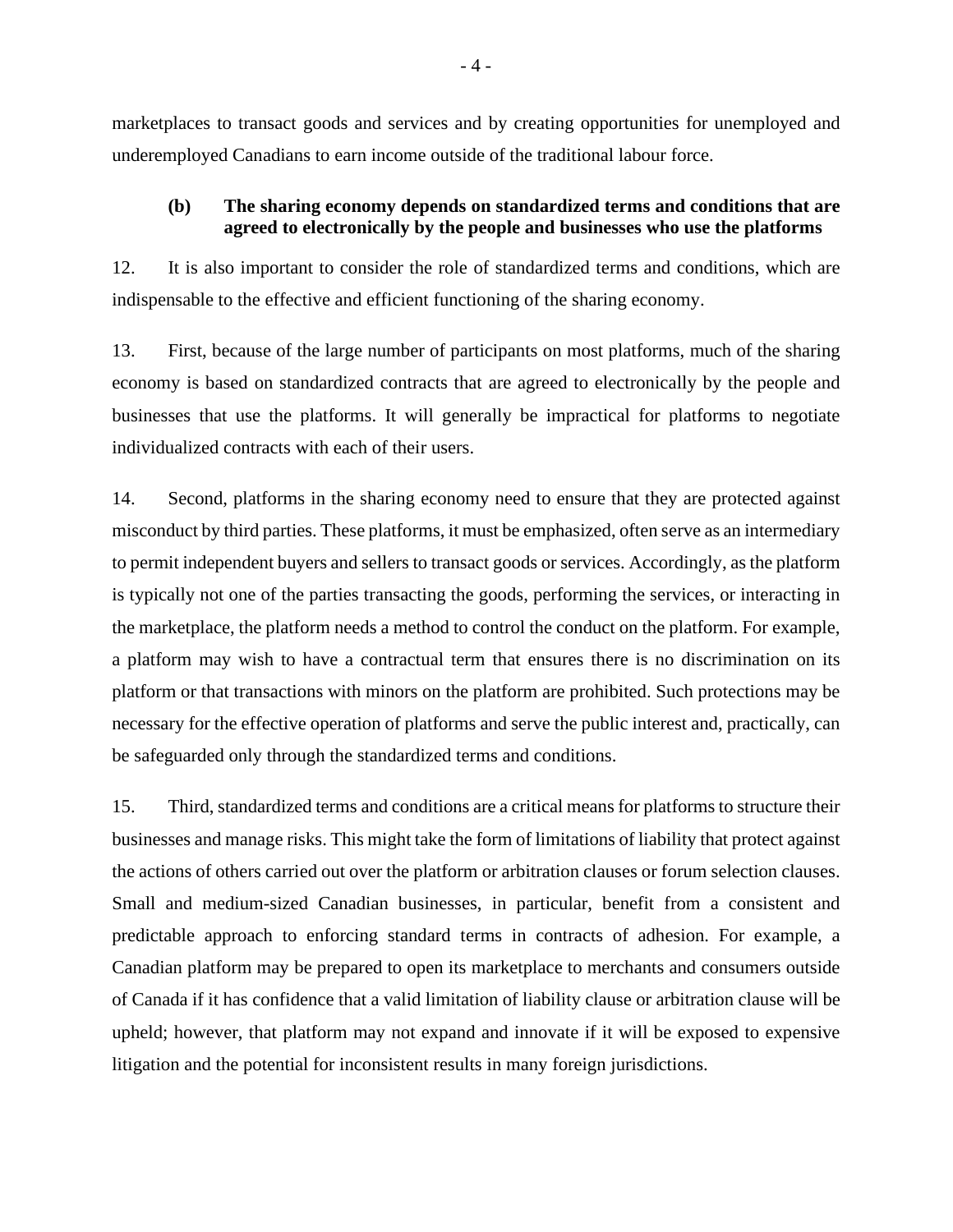16. At first glance, some standard terms and conditions, viewed in isolation, could seem unfair to the user or weighted in favour of the platform. It is critical to understand, however, that much of the sharing economy is premised on the sharing of benefits and burdens. The circumstances should be considered in their entirety — including the role of the platform, the benefits and burdens of the relationship, and the manner in which the platform is structured to benefit its participants as a whole — in assessing whether an aspect of the relationship is unfair and unlawful.

17. It is also critical to understand that the contractual relationships between the platforms and their users do not necessarily fit into typical frameworks like purely consumer or commercial relationships. In many cases, the sharing economy is characterized by a different power dynamic: on some platforms a person can be engaging with the marketplace as a merchant that is contracting as a commercial business, or both merchant and a consumer, or a consumer of other merchant's goods and services.

18. All of these dynamics should inform the approach to the doctrine of unconscionability in the context of the sharing economy.

# **(c) The Court of Appeal's approach to unconscionability could imperil many of the standardized terms underlying the sharing economy in Canada**

19. The manner in which the Court of Appeal applied the unconscionability test in this case has the potential to threaten many standardized terms underlying the sharing economy. As the Court of Appeal noted, the existing case law in Ontario established that there are four elements to the test for determining whether a contractual provision is unconscionable. These elements are:

- 1) a grossly unfair and improvident transaction;
- 2) a victim's lack of independent legal advice or other suitable advice;
- 3) an overwhelming imbalance in bargaining power caused by the victim's ignorance of business, illiteracy, ignorance of the language of the bargain, blindness, deafness, illness, senility, or similar disability; and
- 4) the other party's knowingly taking advantage of this vulnerability.<sup>[7](#page-18-0)</sup>

<span id="page-18-0"></span><sup>7</sup> *Heller*, *supra*, at para 60.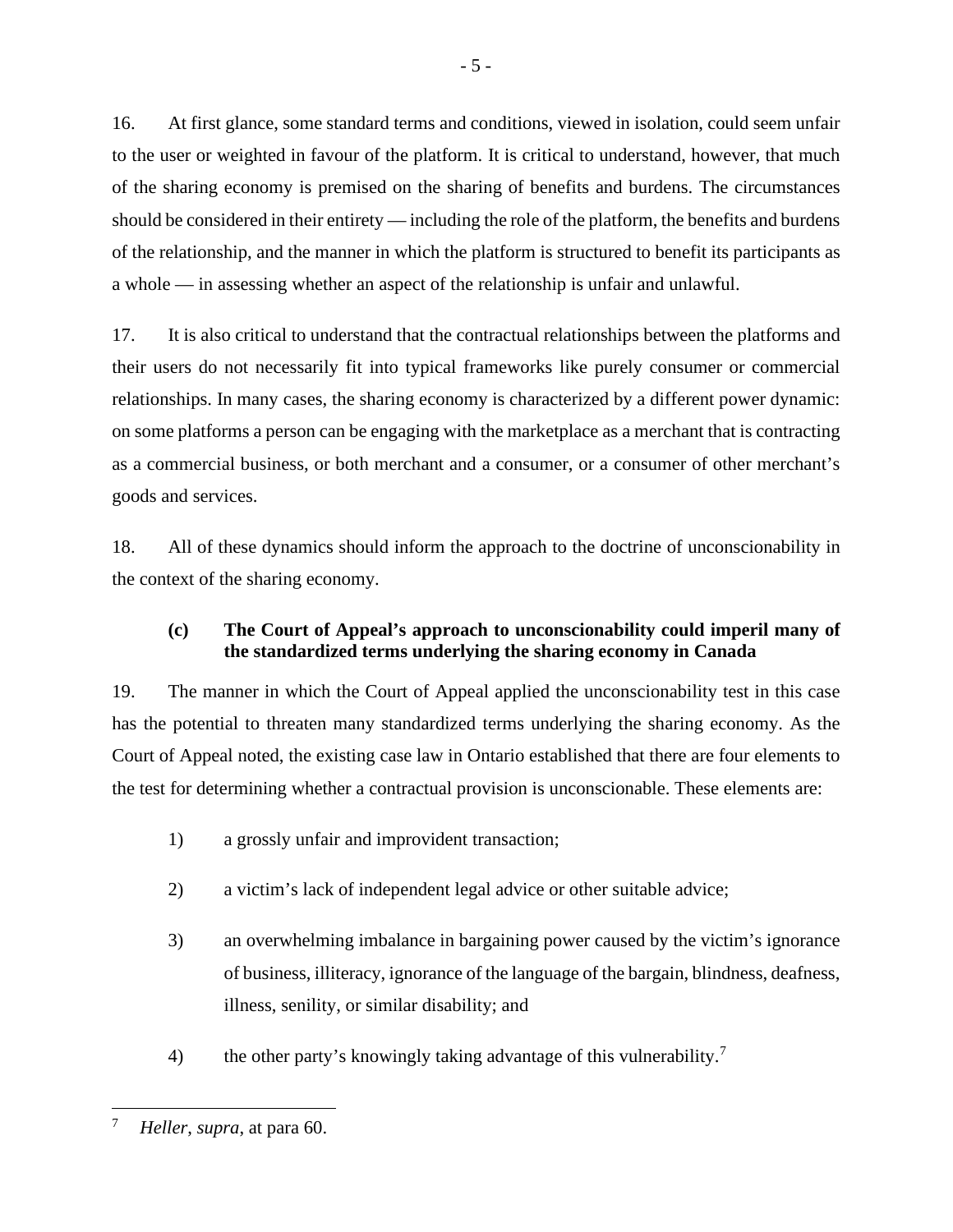20. The Court of Appeal interpreted this test in manner that would tend to ignore whether the stronger party knowingly took advantage of the weaker party's vulnerability (the fourth factor) and reduce the analysis to whether, in the case of the standardized terms and conditions frequently used in the sharing economy, a particular term is a "substantially improvident or unfair bargain" (the first factor). That is the potential effect of the Court of Appeal's reasoning because:

- (a) the second factor (lack of independent legal advice) will often be met because, applying the Court of Appeal's approach, users know these are standardized contracts and have "no reasonable prospect of being able to negotiate any of the terms".
- (b) the third factor (overwhelming imbalance in bargaining power caused by the weaker party's vulnerability) will often be met if the weaker party is not required to establish a particular disability or other vulnerability<sup>[8](#page-19-0)</sup> because platforms will, generally speaking, have more bargaining power than users; and
- (c) the Court of Appeal reasoned that when the first three factors are met, it can be "safely concluded" or inferred that the fourth factor (knowingly taking advantage of vulnerability) is met.<sup>[9](#page-19-1)</sup>

21. Limiting the unconscionability test to the first factor alone would be inconsistent with other aspects of this Court's jurisprudence in the context of arbitration clauses (*i.e.*, outside of the doctrine of unconscionability). In particular, in *Seidel v TELUS Communications Inc.*, Justice Binnie, writing for a five-justice majority, stated: "[t]he choice to restrict or not to restrict arbitration clauses in consumer contracts is a matter for the legislature. Absent legislative intervention, the courts will generally give effect to the terms of a commercial contract freely entered into, even a contract of adhesion, including an arbitration clause".<sup>[10](#page-19-2)</sup> This premise was reiterated and confirmed by this Court more recently in *TELUS Communications Inc. v Wellman*. [11](#page-19-3)

<span id="page-19-0"></span><sup>&</sup>lt;sup>8</sup> The Court of Appeal stated that its drivers were "vulnerable to the market strength of Uber" and "at the mercy of [the terms] set by Uber": *Heller*, *supra*, at paras 68 and 71.

<span id="page-19-1"></span><sup>9</sup> *Heller*, *supra*, at para 68.

<span id="page-19-2"></span><sup>10</sup> 2011 SCC 15 at para 2.

<span id="page-19-3"></span> $11$  2019 SCC 19 at para 40.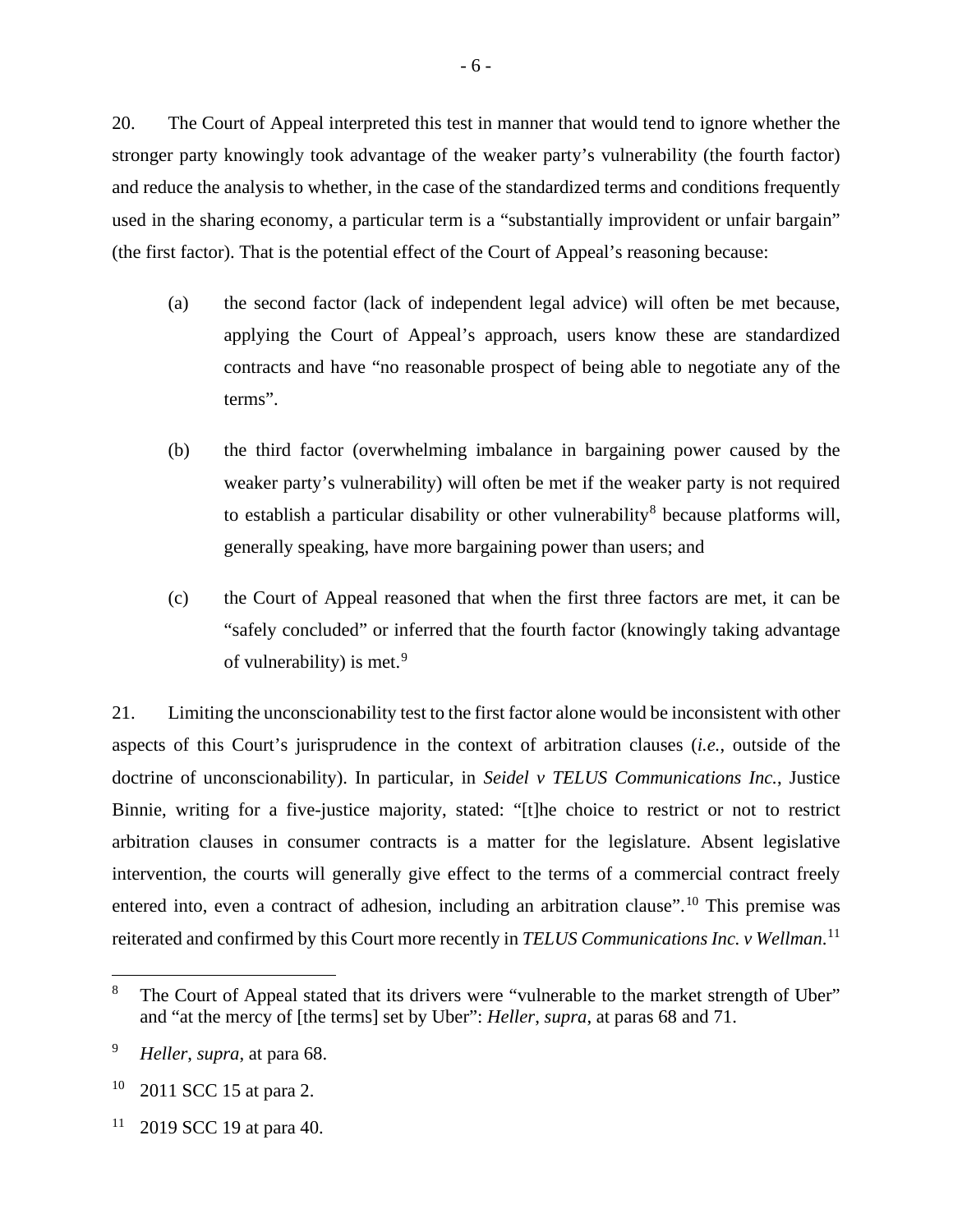Although those cases did not apply the doctrine of unconscionability, the Court's reasoning emphasizes that, even in consumer contracts of adhesion between parties with unequal bargaining power who did not receive independent legal advice, arbitration clauses are generally enforceable.

22. There is nothing inherently unfair about the reliance on arbitration clauses (or other analogous clauses) *per se* – and even if it could be said that there were some element of unfairness to some parties, there must still be principles that impose reasonable limits on the doctrine of unconscionability to contracts that are freely entered into. Indeed, unconscionability is often characterized as a species of "equitable fraud" in the sense that the conduct of one party was of such a character that upholding the ensuing contract would be to perpetrate an injustice and produce an unfair result.<sup>[12](#page-20-0)</sup> Based on established law in Ontario, what takes a given contract of adhesion case from the general abstention of courts' intervention to a finding on unconscionability must be rooted in some form of taking advantage of a party's vulnerability (factor four), resulting in a grossly unfair or improvident transaction (factor one). It should not be sufficient to impute a deliberate attempt by a stronger party to take advantage of weaker parties' vulnerabilities based solely on the fact that an agreement is a contract of adhesion and a particular clause is interpreted to be unfair.

23. Further, if one takes into consideration the underlying economic rationales for selecting a particular method of dispute resolution, there is nothing unusual or atypical about the resort to arbitration clauses. Many platforms will inevitably select dispute resolution mechanisms to reduce costs and increase consistency and certainty to the greatest extent possible, thereby allowing all users (including consumers, businesses, and people who seek to provide goods or services) to continue to benefit from the platform at the most efficient level.

24. Accordingly, context is critical in addressing unconscionability in contracts of adhesion. One-sided clauses in contracts of adhesion are not necessarily prejudicial or inherently "unconscionable". The circumstances have to be considered in their entirety — including the benefits and burdens of the relationship — to assess whether a clause is unfair and unlawful. After all, one-sided clauses can promote efficiency and fairness by giving a business the discretion to

<span id="page-20-0"></span><sup>12</sup> Mitchel McInnes, *The Law of Unjust Enrichment and Restitution* (Markham: LexisNexis, 2014), at 537-538; G.H.L. Fridman, *The Law of Contract in Canada* (Toronto: Thomson Reuters, 2011) at 318-319.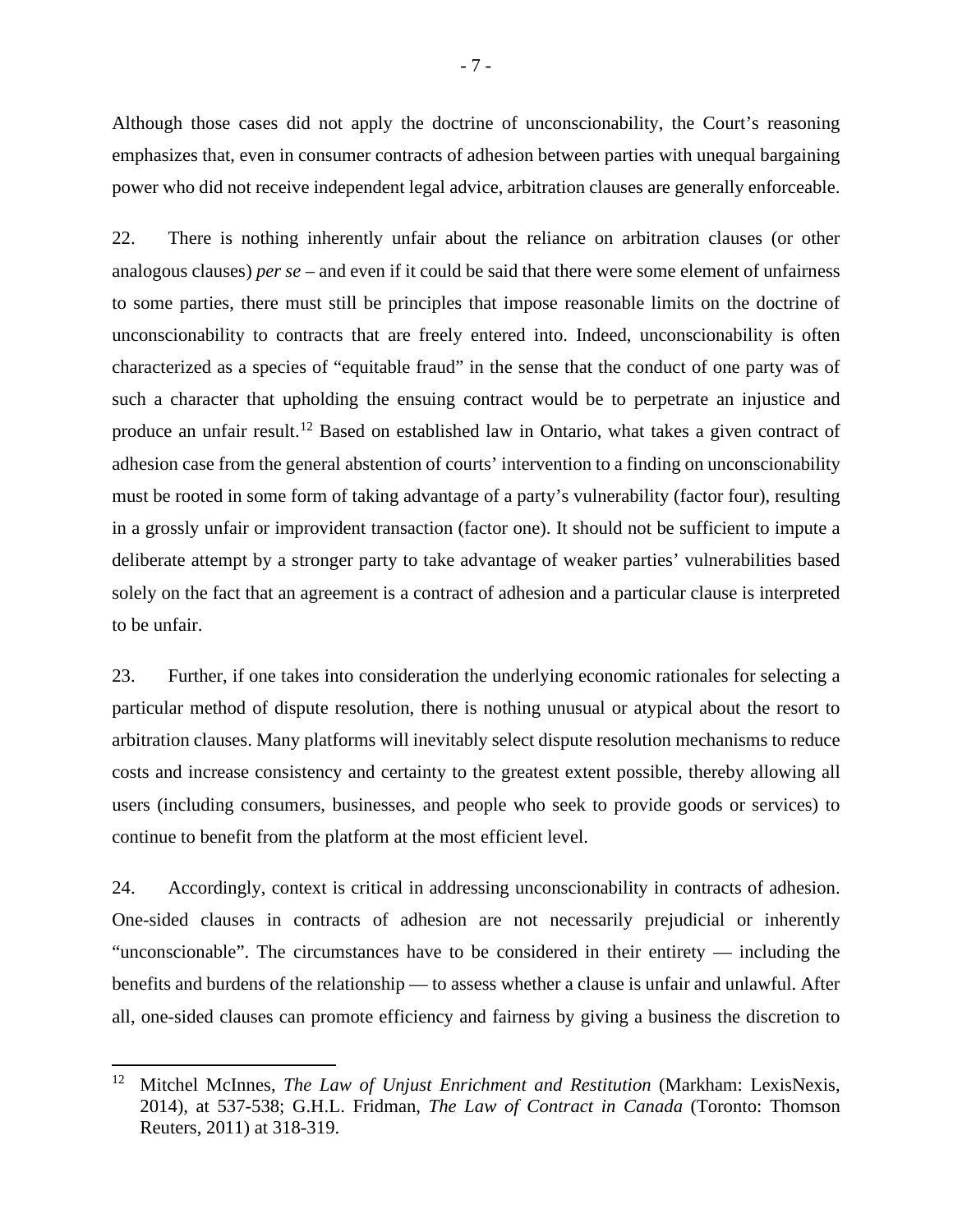prevent egregious conduct. For example, Professor Lucian A. Bebchuk and former judge Richard A. Posner explain that one-sided clauses in consumer contracts can permit firms to enforce terms against consumers who fail to act in good faith, without the need to specify terms to cover every contingency.<sup>[13](#page-21-0)</sup>

25. If platforms do not have the ability to obtain agreement to reasonable terms of use, they will be either forced to shut down or increase the costs of their services. The ramifications of such an outcome on the Canadian economy, the sharing economy, businesses, consumers, and individuals who want to earn income through the sharing economy are significant and can prejudice everyone engaged in this subset of our economy.

# **(d) A lower threshold for unconscionability could stifle the sharing economy in Canada**

26. Indeed, lowering the threshold for unconscionability could have unintended consequences throughout the sharing economy. It could impair innovation and expansion in Canadian businesses if critical terms and conditions that are perceived as unfair when viewed in isolation are presumed to be unconscionable or if those businesses cannot rely on a consistent and predictable approach to enforcing standard terms.

27. As explained above, much of the sharing economy is based on platforms and marketplaces that use internet-based technology to permit independent buyers and sellers to transact goods or services. The businesses that are creating and running these platforms need the ability to structure themselves appropriately to manage their businesses and their risks. Many businesses in the sharing economy organize themselves in particular ways that are intended to benefit their participants — or even society at large — by facilitating access to efficiencies and to new forms of marketplaces for businesses, consumers, and those who seek to generate income.

28. To that end, this Court should develop Canadian law on unconscionability in a way that fosters opportunities for unemployed and underemployed Canadians to generate income; does not

<span id="page-21-0"></span><sup>&</sup>lt;sup>13</sup> Richard A. Posner & Lucian Arye Bebchuk, "One-Sided Contracts in Competitive Consumer Markets" (2006) 104 Mich L Rev 827 at 833-834 online: [<https://chicagounbound.uchicago.edu/cgi/viewcontent.cgi?article=2839&context=](https://chicagounbound.uchicago.edu/cgi/viewcontent.cgi?article=2839&context=journal_articles) [journal\\_articles>](https://chicagounbound.uchicago.edu/cgi/viewcontent.cgi?article=2839&context=journal_articles) [perma.cc/AUH8-NTGB].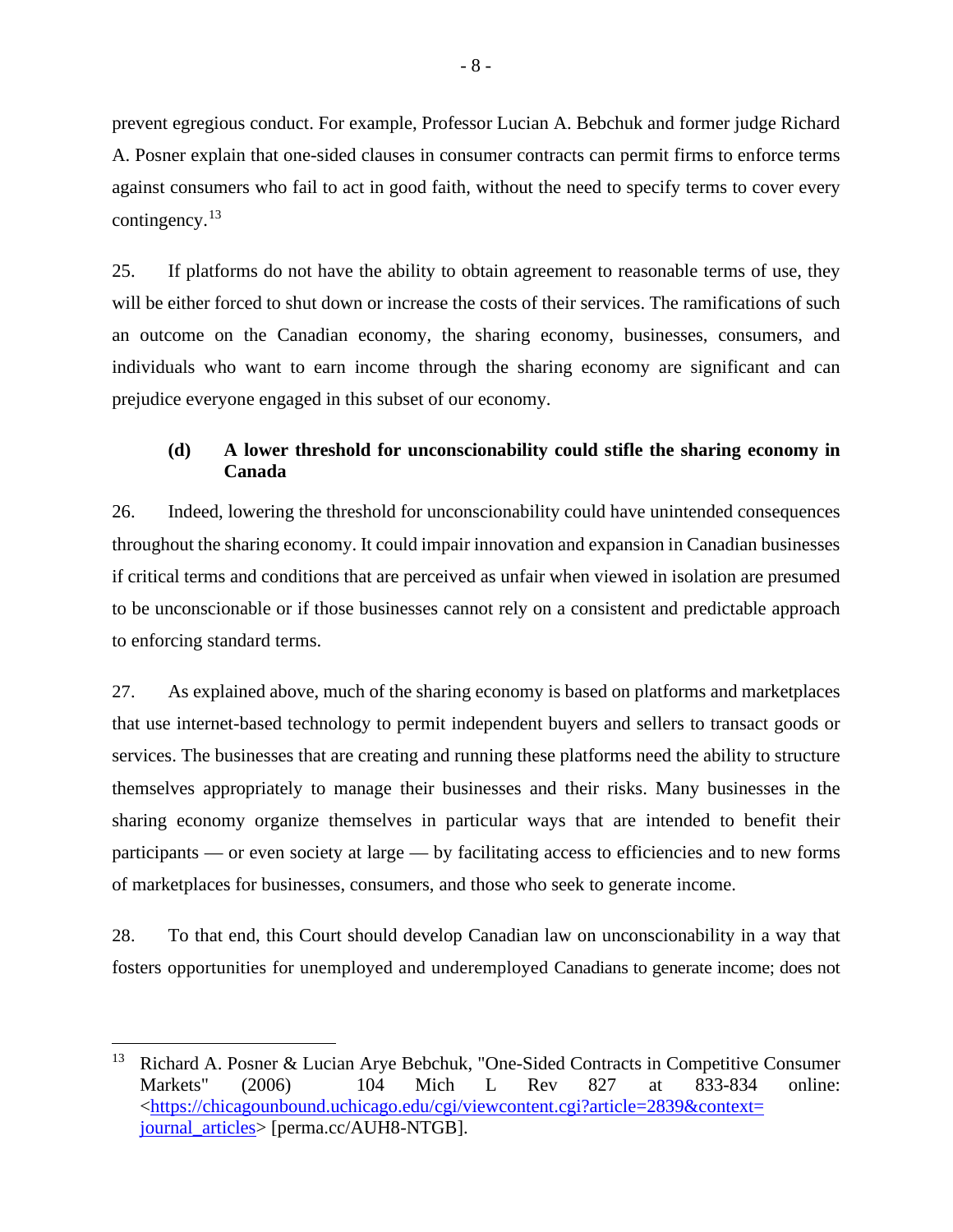put Canadian businesses at a disadvantage in a rapidly growing sector of the world economy; and does not limit Canadians access to new marketplaces and the many benefits that come with them.

29. It can do so by requiring a contextual analysis of what constitutes unfairness in the context of the particular platform and the sharing economy, and by requiring adherence to the knowingly taking advantage component of the unconscionability test.

# **PART IV** - **SUBMISSIONS ON COSTS AND ORDER SOUGHT**

30. The MEI does not seek costs and asks that it not be liable to pay the costs of any party or intervener. No order is sought.

**ALL OF WHICH IS RESPECTFULLY SUBMITTED** this 18th day of October, 2019.

Lauren Harper

OSLER, HOSKIN & HARCOURT LLP Counsel for the Montreal Economic Institute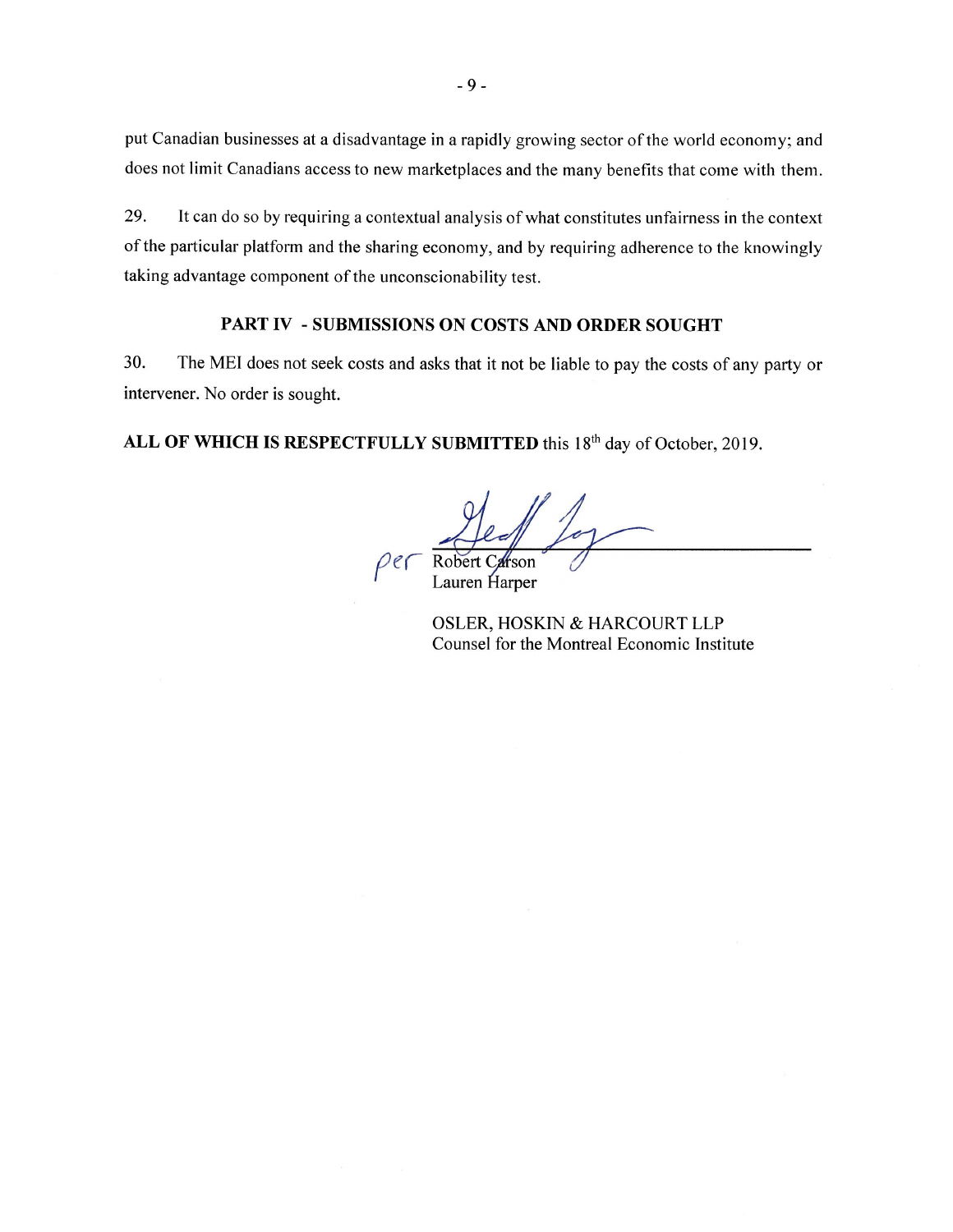# **PART V - TABLE OF AUTHORITIES**

| <b>BOA</b><br>Tab | <b>Cases</b>                                      | Paragraph<br><b>Referred to</b> |
|-------------------|---------------------------------------------------|---------------------------------|
|                   | Heller v Uber Technologies Inc., 2019 ONCA 1.     | 60, 68, 73                      |
|                   | Seidel v TELUS Communications Inc., 2011 SCC 15.  | $\mathcal{D}_{\cdot}$           |
|                   | TELUS Communications Inc. v Wellman, 2019 SCC 19. | 40                              |

| <b>BOA</b><br>Tab | <b>Secondary Sources</b>                                                                                                                        | Paragraph<br><b>Referred to</b> |
|-------------------|-------------------------------------------------------------------------------------------------------------------------------------------------|---------------------------------|
| $\mathbf{1}$      | G.H.L. Fridman, The Law of Contract in Canada (Toronto:<br>Thomson Reuters, 2011).                                                              | 318-319                         |
| $\overline{2}$    | Mitchel McInnes, The Law of Unjust Enrichment and Restitution<br>(Markham: LexisNexis, 2014).                                                   | 537-538                         |
|                   | Olena Kostyshyna, Corinne Luu, "The Size and Characteristics of<br>Informal ("Gig") Work in Canada" (February 2019), online: Bank<br>of Canada. |                                 |
|                   | Richard A. Posner & Lucian Arye Bebchuk, "One-Sided Contracts"<br>in Competitive Consumer Markets" (2006) 104 Mich L Rev 827,<br>online.        | 833-834                         |
|                   | PriceWaterhouseCoopers, "The Sharing Economy" (2015), online.                                                                                   | 14                              |
|                   | Statistics Canada, "The Sharing Economy in Canada" (February 28,<br>2017), online.                                                              |                                 |
|                   | Noah Zon, "The Sharing Economy and Why It Matters for Policy<br>Makers, The Mowat Centre, Public Sector Digest" (December<br>2015), online.     |                                 |